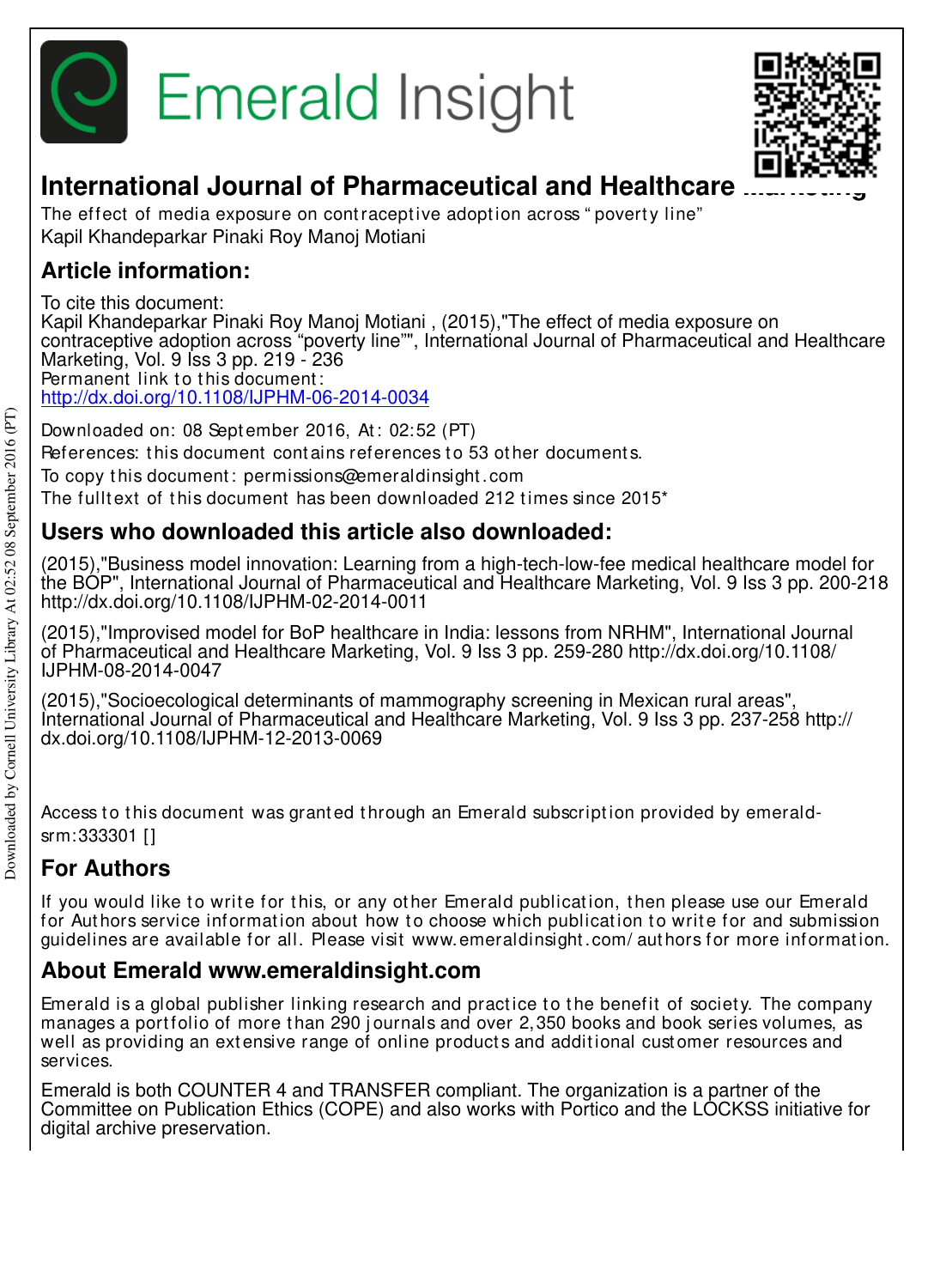\*Related content and download information correct at time of download.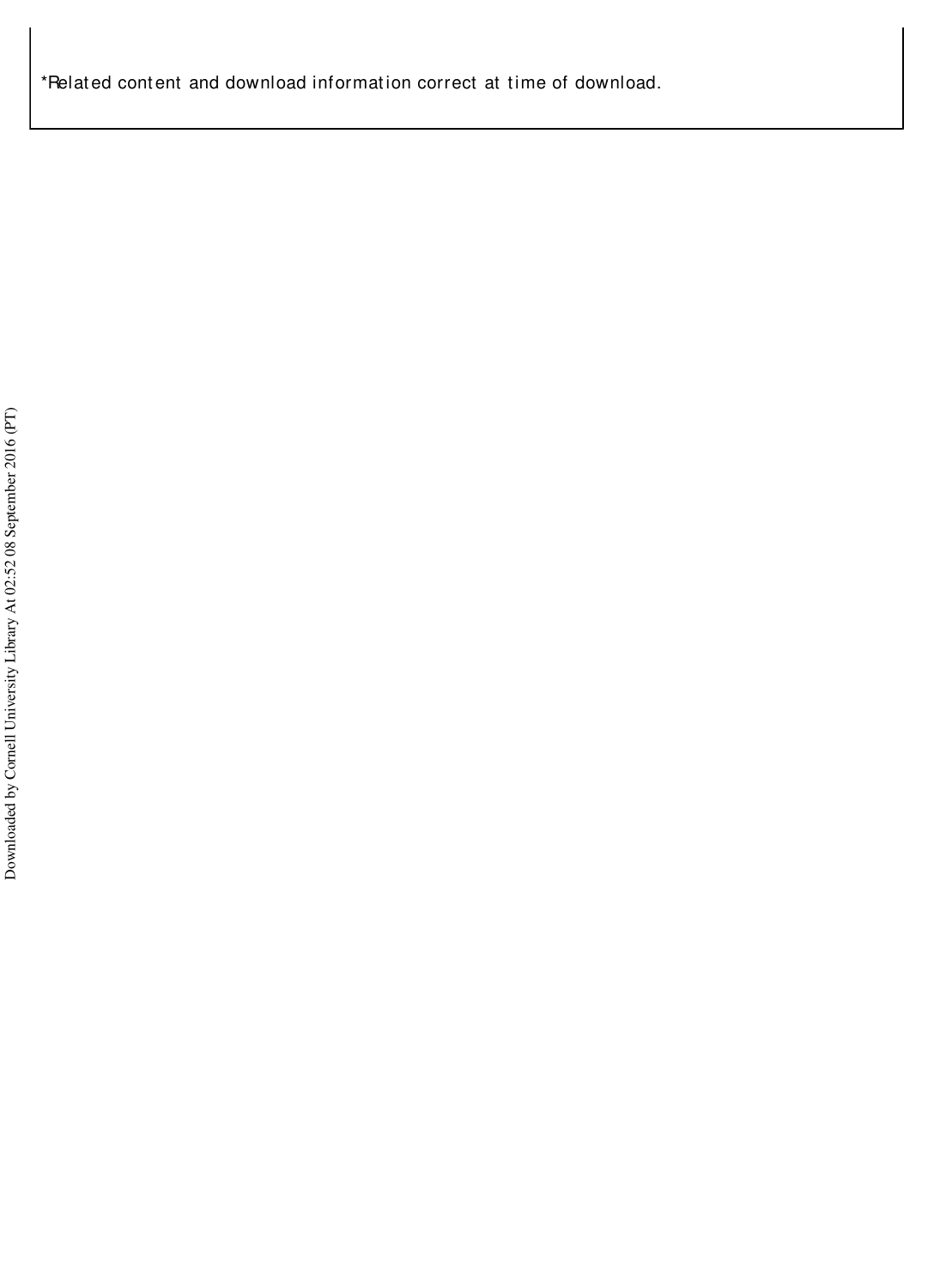# **The effect of media exposure on contraceptive adoption across "poverty line"**

Kapil Khandeparkar and Pinaki Roy *Department of Marketing, Indian Institute of Management, Ahmedabad, India, and*

Manoj Motiani

*Department of Marketing, Indian Institute of Management, Indore, India*

**Abstract**

**Purpose** – This study aims to explore the effect of mass media exposure on women contraceptive adoption. The intent was to show how factors affected contraceptive use, such as education, standards of living, etc., behave differently across the poverty line.

**Design/methodology/approach** – Logistic regression was used to test the effect of exposure of various mass media on contraceptive adoption. Indian Human Development Survey (2005) was used for the analysis. Analysis was performed to compare results across the poverty line.

**Findings** – Television exposure was found to be significant, and it had a strong effect on the likelihood that the family uses contraceptives. Newspaper readership was found significant above the poverty line and insignificant below.

**Research limitations/implications** – The present study only analyzes cross-sectional data. A longitudinal study would be better suited to determine how these factors affect contraceptive use over time.

**Practical implications** – The findings of this study can be useful in designing more effective media mix for the communications aimed at increasing contraceptive use in India.

**Social implications** – The findings show the divide between the population segments above and below the poverty line. Low education levels, affordability issues and son preferences are the major factors deterring contraceptive use at this level.

**Originality/value** – This is the first study to separately study the population samples across the poverty line. Compared to previous studies which focuses heavily on one media, this analysis includes other media variables and focuses on a variation of these factors across the poverty line.

**Keywords** Contraceptives' adoption, Media exposure

**Paper type** Research paper

#### **Introduction**

The importance of contraceptive use has grown along with the realization of the importance of "Family Planning". Family planning methods allow families to prevent unintended pregnancies and time the formation of their families (Tsui, 2010). Due to their far-reaching benefits, increased investments in promoting family planning have been focused upon by policymakers so as to reach toward the "Millennium Developments Goals" (Cates *et al.*, 2010). Apart from the overall development of the country's population and achievement of statistical goals, family planning has a much needed effect on alleviating the condition of the poor, especially in developing countries



International Journal of Pharmaceutical and Healthcare Marketing Vol. 9 No. 3, 2015 pp. 219-236 © Emerald Group Publishing Limited 1750-6123 DOI 10.1108/IJPHM-06-2014-0034

Media

exposure on contraceptive adoption

> Received 30 June 2014 Revised 4 January 2015 31 March 2015 Accepted 17 April 2015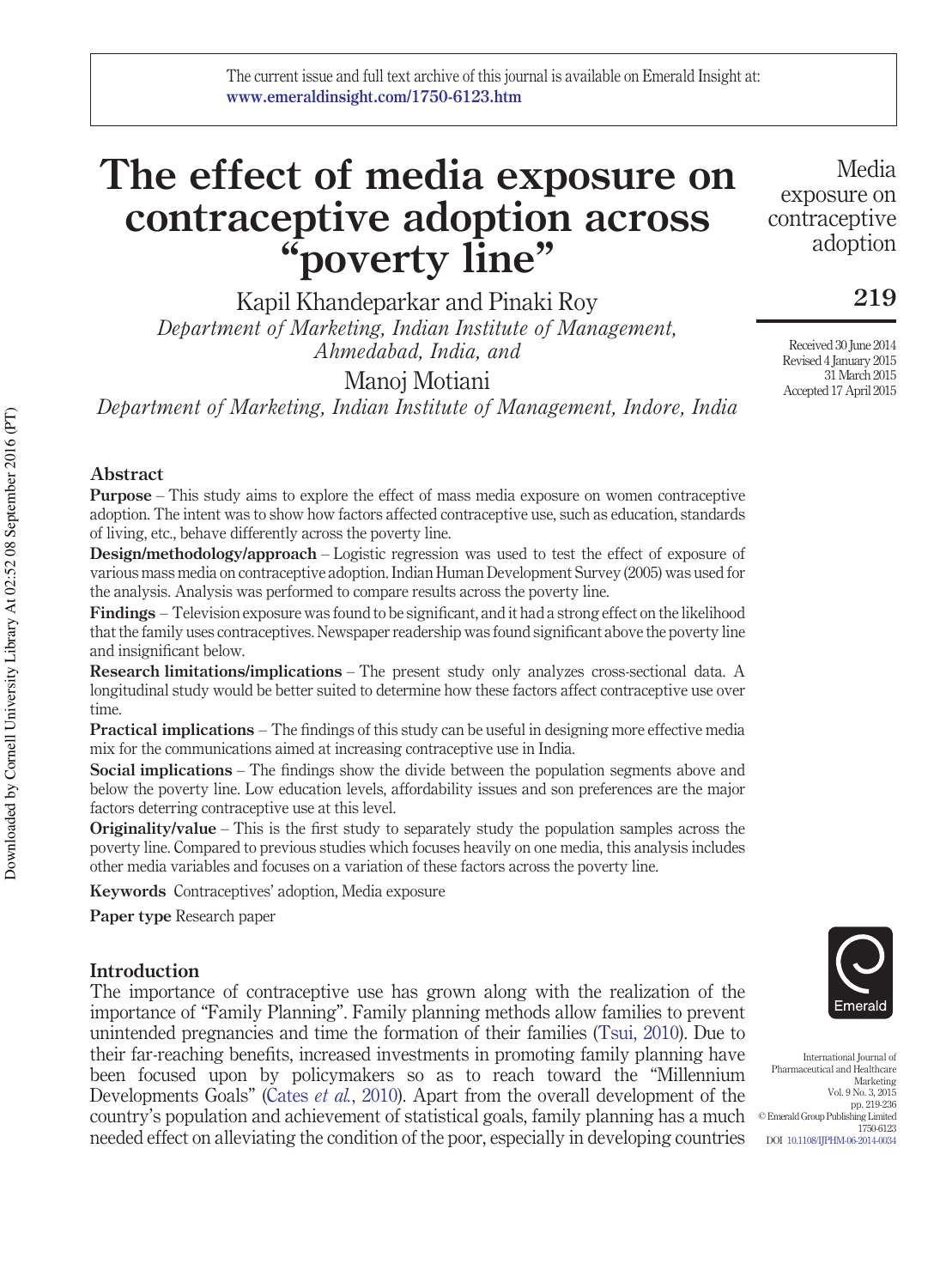like India (Merrick, 2002). Various studies have found that the use of contraceptives as a family planning tool has been successful in developing countries (Olenick, 2000; Retherford and Mishra, 1997). Their findings support the argument that contraceptives will be effective even with non-affluent populations. Additionally, mass media has been shown to have a great effect on the usage and adoption of family planning tools (Table I). However, even developing countries are not entirely made up of non-affluent households. A certain level of disparity exists among the segments of the population when it comes to the resources available and attitudes toward different ideas (Sanneving *et al.*, 2013) It, therefore, presents a question that can the same promotional methods work evenly and effectively for the entire country? (Halbesleben, 2010)

Most of the studies on this subject have been conducted on a national level or on a data set representing the entire population (Jato and Simbakalia, 1999; Parr, 2001). A variable is usually added to differentiate between the households or individuals live above the poverty line (APL) and below the poverty line (BPL). However, the conditions for BPL populations are vastly different from those of the rest of the population. We argue that, even in developing countries, the analysis done on the entire population (or of a sample representing the entire population) does not show a complete picture of the phenomenon when it comes to the poorer segments of the population[1]. Poorer segments of the population present a stark difference when it comes to income, education levels, media access and, most importantly, use of contraceptives, as compared to the rest of the population (Sanneving *et al.*, 2013). In this article, we present a point of view which analyses these populations separately and explores how media exposure affects them differentially and why such a manner of analysis is better than analyzing the entire population as a one.

To support our argument, we present an analysis which differs methodologically from existing/most studies on the subject. Instead of analyzing a sample representing the entire population and using a dummy variable to show the difference between being "above" and "below" the poverty line, we analyze the APL and BPL populations separately. We use data from Indian Human Development Survey (Desai, *et al.*, 2005) for this purpose. In these analyses, we control for a number of other factors such as

|                      | Study                                  | Country                        |
|----------------------|----------------------------------------|--------------------------------|
|                      | Udry et al. (1972)                     | <b>USA</b>                     |
|                      | Westoff and Rodriguez (1995)           | Kenya                          |
|                      | Valente and Saba (1998)                | <b>Bolivia</b>                 |
|                      | Kincaid (2000)                         | Philippines                    |
|                      | Bankole (1996)                         | Nigeria                        |
|                      | Gupta et al. (2003)                    | Uganda                         |
|                      | Boulay et al. (2002)                   | Nepal                          |
|                      | Retherford and Mishra (1997)           | India                          |
| Table I.             | Mazharul Islam and Saidul Hasan (2000) | Bangladesh                     |
| Selected studies     | Keller and Brown (2002)                | <b>USA</b>                     |
| exploring the effect | Olenick (2000)                         | India, Pakistan and Bangladesh |
| of media on          | Kincaid (2000)                         | Philippines                    |
| contraceptive use    | Jato and Simbakalia (1999)             | Tanzania                       |
| and family planning  | Parr (2001)                            | Ghana                          |
|                      |                                        |                                |

**220**

IJPHM 9,3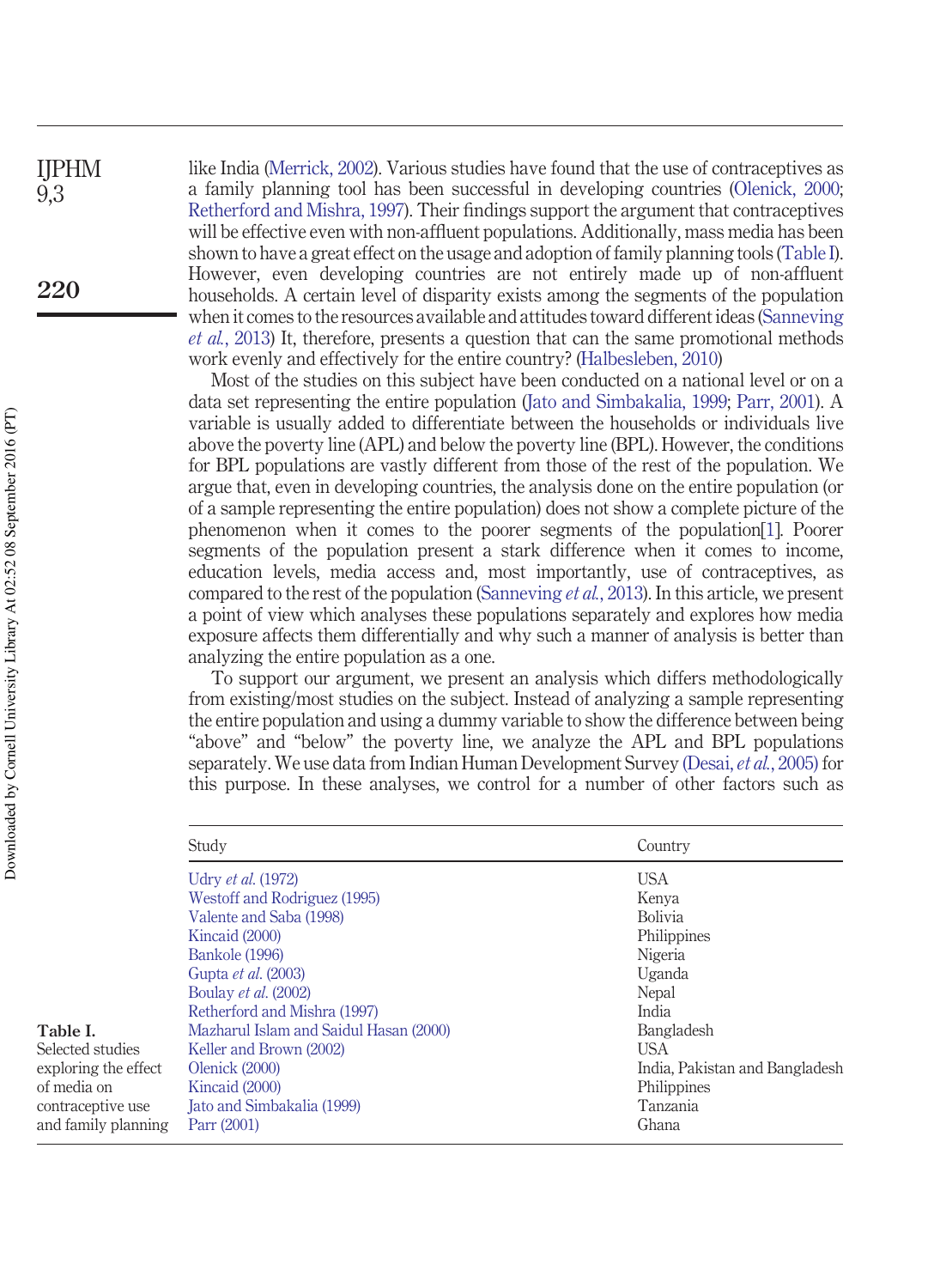education, religion and gender preference which might have a strong effect on influencing the adoption of contraceptives. We compare the effects of these factors in contraceptive adoption between APL and BPL families, identify significant differences across the two segments of populations and draw inferences on their basis. We point out the new and significant information provided through the separate analysis of the APL and BPL populations. Furthermore, we compare our results to a similar treatment on national-representative sample and a dummy variable to emphasize the differences in results and insights provided in either method.

The rest of the article is organized as follows. In the next section, we briefly discuss the relevant literature and identify factors affecting contraceptive adoption. We elaborate on the reasons for a separate study on BPL families. This is followed by a description of various control variables used in the analysis and their relevance. The remaining sections present the description of the data used, model used for analysis, results and discussion of the results. The last section presents our concluding remarks.

#### **Literature review**

#### *Benefits from the use of contraceptives*

Contraceptives help in providing gender equality by giving fundamental right of reproductive choice to women (Cleland *et al.*, 2012). The use of contraceptives plays a crucial role in reducing unwanted pregnancies, thereby saving several lives, especially in the cases where there is a high risk to maternal, perinatal or child survival (Cleland *et al.*, 2012). A global study estimated that fertility decline from 1990 to 2008 might have averted about 1.7 million maternal deaths; 73 per cent of this fertility decline was accounted for by contraceptive use (Ross and Blanc, 2012). It is estimated that 90 per cent of abortion deaths and 23.6 per cent of obstetric deaths per year can be prevented if women, not wanting to bear children, use contraceptives (Collumbien *et al.*, 2004).

At a macro level, contraceptive adoption results in lower fertility rates, leading to slower population growth, which then helps in social and economic advances, preservation of local environments, etc. (Cleland *et al.*, 2012). At the micro level, contraceptives provide a choice to the families to have fewer children, and therefore, have more resources to invest on improving their living standards (Cleland *et al.*, 2012).

#### *Contraceptive adoption by BPL families*

Family planning techniques are especially beneficial for the poor. Compared to richer segments of the population, contraceptive use has shown more success among the poor, especially in India (Mohanty and Pathak, 2009). With a smaller number of children, parents can make better human capital investments into each child, which results in better overall development (Canning and Schultz, 2012). A decline of fertility results in large benefits at aggregate levels of the community as well. It results in decline in available workforce, resulting in better wages and reduction of unemployment (Bailey, 2006). Therefore, it is important for poorer segments of the populations to avail family planning methods to ensure that poverty is not transmitted to the coming generations. However, such techniques or services are still unpopular or unavailable to these segments.

It has been found that, in many cases, especially in developing countries like India, the health services provided by the state are unable to benefit poor families, as they only reach the better-off groups (Mohanty and Pathak, 2009). This becomes even more

Media exposure on contraceptive adoption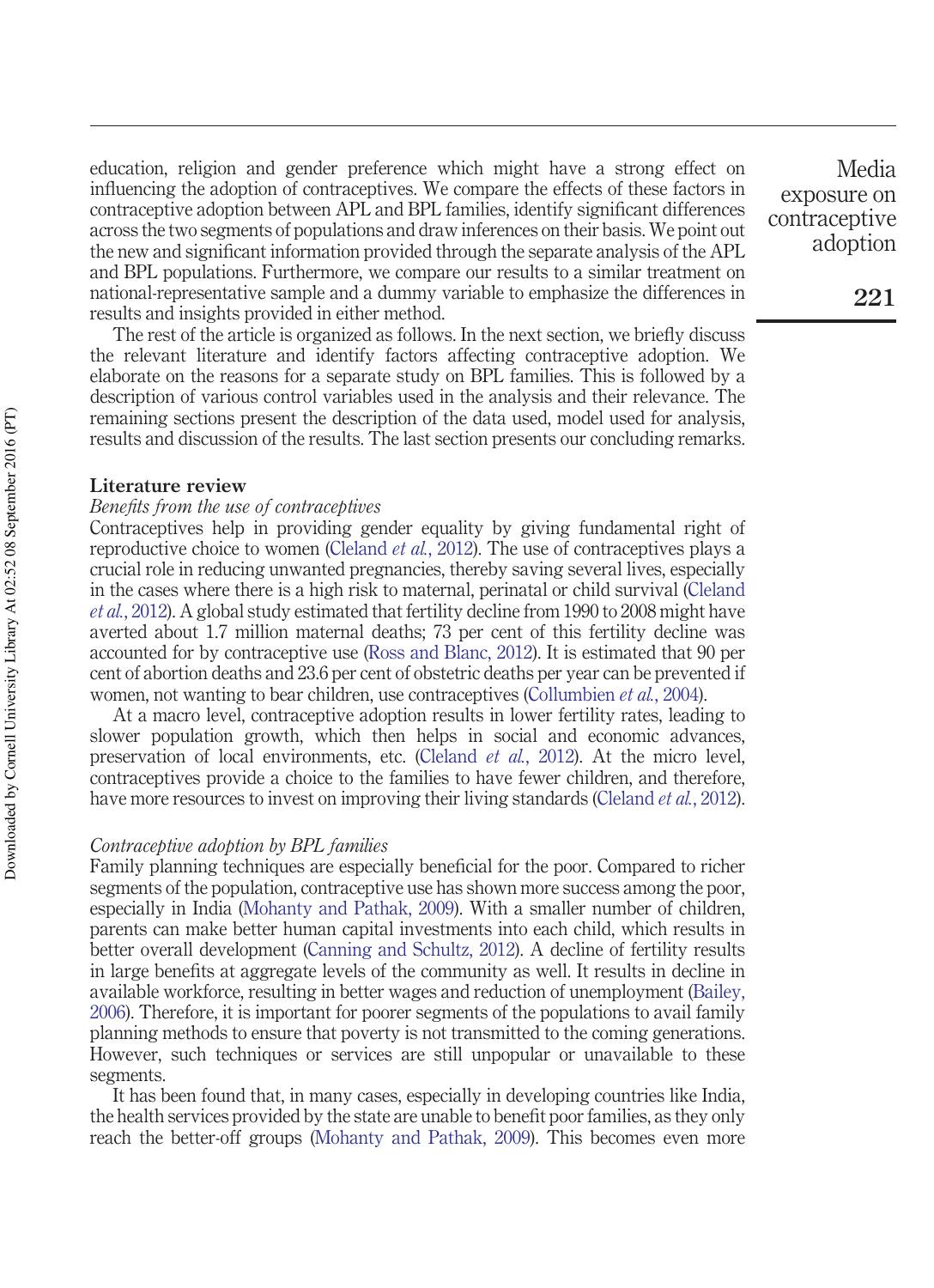damaging when we take into account that the inequalities of health are always disadvantageous to the poor, and this gap appears to be widening rather than narrowing (Wagstaff, 2002).

A major hurdle in trying to increase adoption of such techniques is the lack of awareness about contraceptive methods (Bajwa *et al.*, 2012). Even the Indian Government realized this issue and made "spreading awareness about contraceptive" as one of its objective in its national family planning program (Saluja *et al.*, 2009). Although contraceptive usage has increased over a period of time, India is still behind the target it wants to achieve for a stable population (Saluja *et al.*, 2009). Therefore, policies and promotional methods targeted toward these segments of the population might help in improving the situation.

#### *Role of mass media in contraceptive adoption*

Past studies have suggested that mass media interventions are successful in changing and nurturing both public health activities and social and cultural norms (Saluja *et al.*, 2009). Family planning has been widely communicated through mass media messaging for some time, particularly in the developing world (Ryerson, 1994). These studies have found a relationship between "mass media exposure" and "reduction in fertility levels" at a national level (Hornik and McAnany, 2001a) and at an individual level (Westoff and Bankole, 1997). Past studies which explore the effect of mass media on fertility issues are listed in Table I.

Studies have found that women who view more family planning- and fertility-based messages on television, radio and print media are more likely to use contraceptives (Kincaid, 2000; Westoff and Bankole, 1997). In a study on data collected from 144 countries, it was found that television per capita accounted for 74 per cent of the variance in fertility (Hornik and McAnany, 2001b).

Mass media has been found to alter the contraceptive adoption behavior of customers through two different mechanisms. First, mass media increase awareness about the need for fertility control and help introduce available products and services (Hornik and McAnany, 2001b). Second, exposure to mass media, especially in the rural and poorer segments of the population, is able to bring about change in the attitude toward contraceptive usage (Bajwa *et al.*, 2012).

This process of attitude change takes place due to several factors which effect the perception about the ideal life:

- mass media glorify consumption by exposing the poor to a cosmopolitan view of life which might induce them to choose consumption over child bearing (Hornik and McAnany, 2001a); and
- many programs speak directly about fertility issues, and its role in modern nuclear families which then become aspirational for poor families, leading to a change in attitude (Jensen and Oster, 2009).

Both these factors hint of the conflict which families face between the story-lives projected to them via mass media and their real lives. In such situations, balance theory suggests that individuals who face a conflict in their existing attitudes, and the ones they experience through media messages, will attempt to reduce this discord (Barber and Axinn, 2004). Hence, an attitude change occurs as a result of their attempt to be

IJPHM 9,3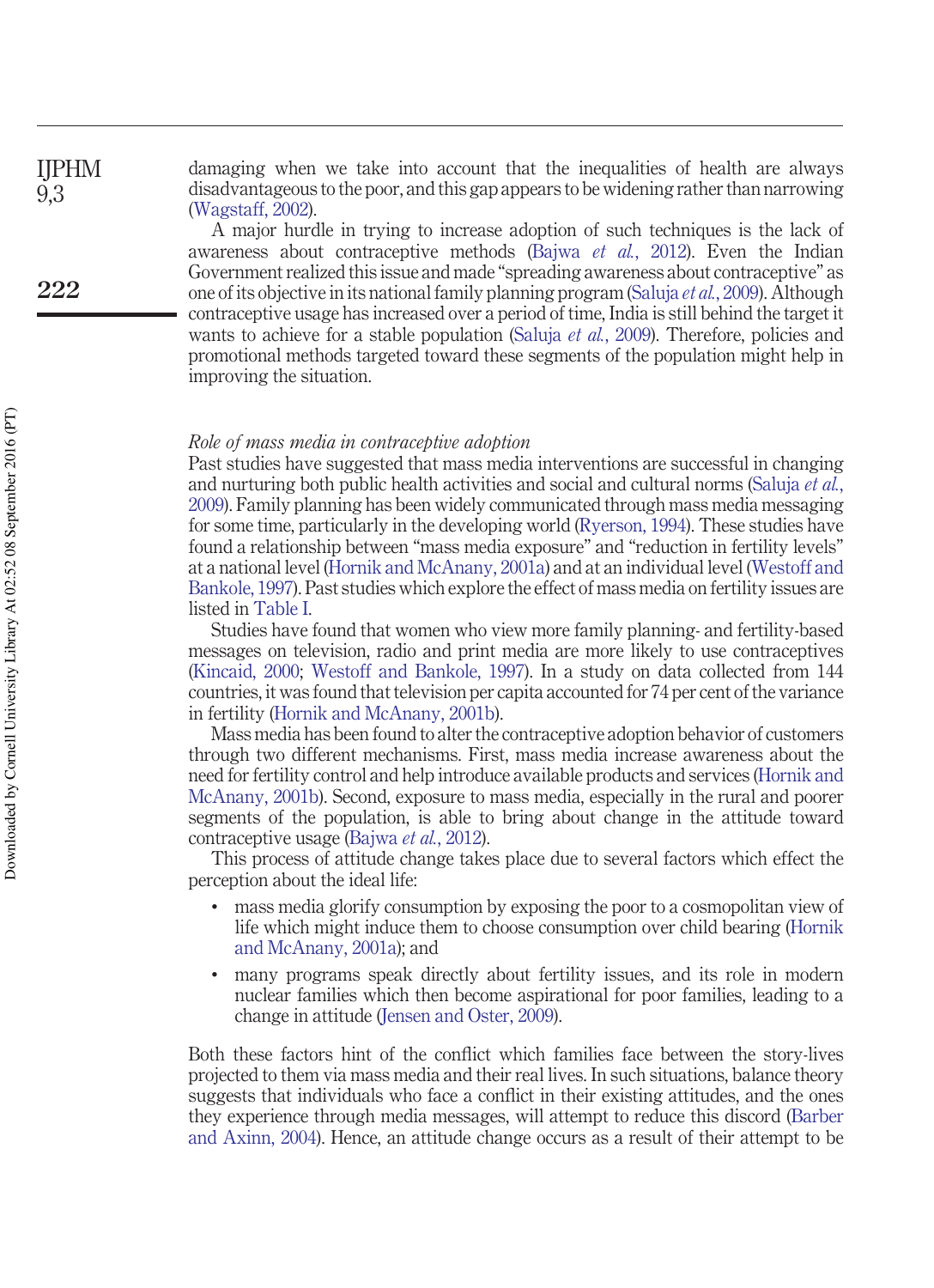better aligned with the thinking and behavior portrayed by the characters in these media sources. Thus, we hypothesize that:

- *H1*. Exposure to Newspapers has a positive effect on the adoption of contraceptives.
- *H2*. Exposure to Radio has a positive effect on the adoption of contraceptives.
- *H3*. Exposure to Television has a positive effect on the adoption of contraceptives.

#### **Other factors which influence contraceptive adoption**

#### *Gender preference*

The study by Das Gupta (1987) found a relationship between the use of contraceptives and boy child preference. He finds that the use of contraceptives becomes more likely when the families with a boy child preference reach a certain threshold level of the number of sons. This concept was explored by Clark (2000), and it is termed as Differential Stopping Behavior (DSB). Research on this topic claims that the fertility rates will increase if couples start practicing DSB, as couples who only have daughters will exceed their threshold level of desired children to attain their ideal number of sons.

#### *Religion*

Religion plays a crucial part in influencing economic, social and political development of a society. It also influences the acceptance or rejection of the various family planning techniques (Ramesh *et al.*, 1996). The data collected in India suggest that there is a lesser use of contraceptives and greater fertility among the Muslim population when compared to the other religion. Some studies attribute this fact to the lower socio-economic status of the Muslim population in India (Ghosh and Das, 1990). Other studies have contested that this behavior is due to the Islamic preaching which opposes family planning and the use of contraceptives (Mishra, 2004). Possible reasons also include the fact that Muslims get married at an early age, and the men are permitted to marry more than once. The lower status of women in their society can possibly contribute to this phenomenon (Bhagat and Unisa, 1991; Jeffery, 1997). It can also be an outcome of the minority status of the Muslims in India, and due to the certain psychological and political reasons arising out this status (Singh, 1988).

#### *Education*

The importance of family planning and keeping a healthy gap between the children is imparted through education or by various media, which can be interpreted and understood only if one can read and understand the content. The effect of women's education on the adoption of family planning methods and contraceptives has been widely researched. Past studies have suggested that women's education is positively related to contraceptive adoption (Kamal, 2000; Ringheim, 1993). Hence, we hypothesize that:

Education will have a positive effect on the adoption of contraceptives.

### *Role of husband*

Majority of the family planning campaigns and initiatives are planned for the female population, keeping in mind that the target audience is the woman. However, in many countries and societies, the decision for the usage of contraceptives rests with the men in the family (Joesoef *et al.*, 1988; Kamal, 2000). The initiatives which exclude men are most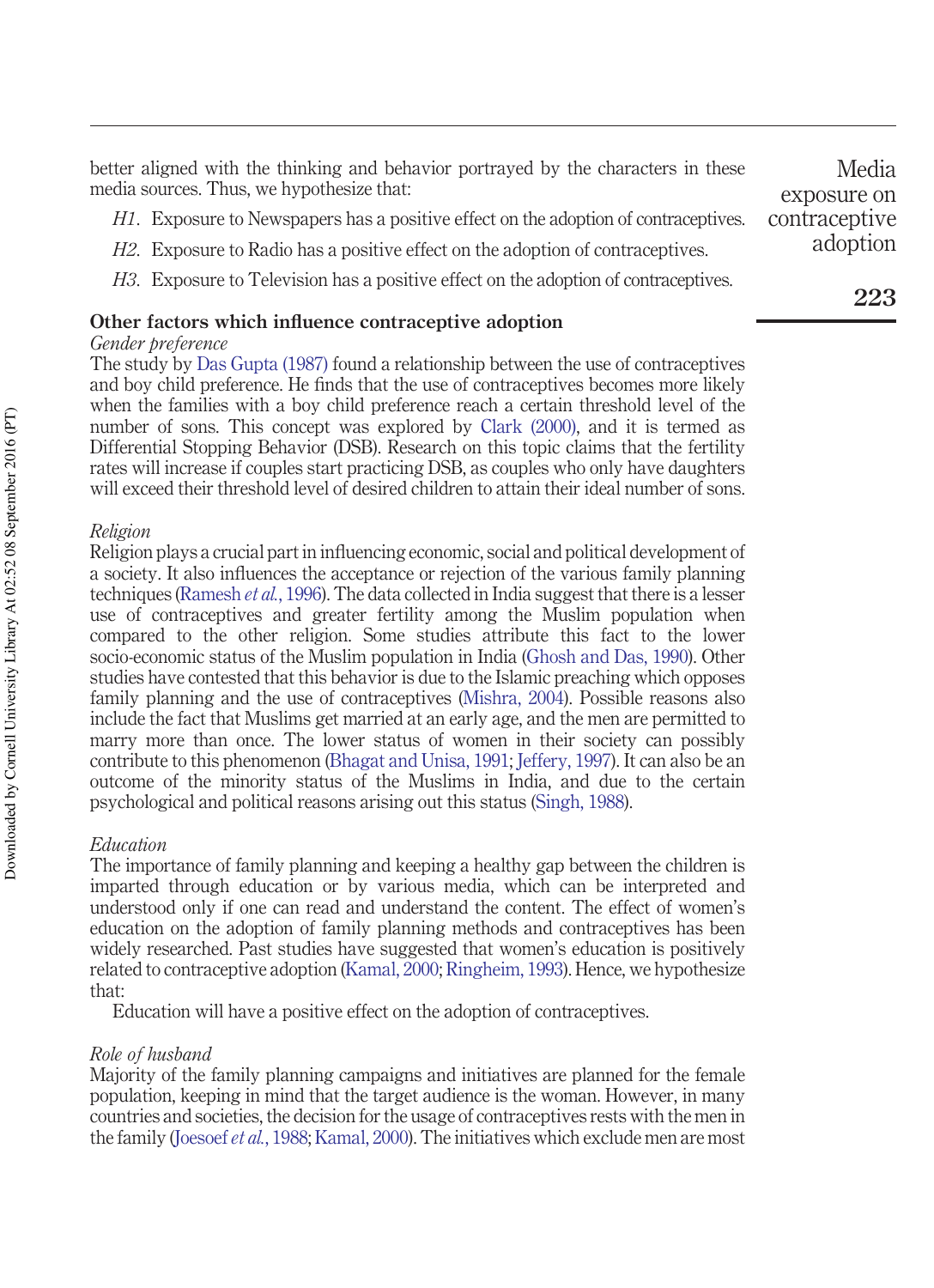likely fail in their attempt to control the fertility among such societies. The decision to use contraceptives depends, to some extent, on the effective communication between the husband and wife. A family will be more willing to accept contraceptive measures if the husband agrees to such measures for family planning. The husband's approval for family planning is an important factor in this case. IJPHM 9,3

#### *Standard of living* **224**

The household's living standard is an indication of the economic status of that household. Greater income of an individual leads to a better standard of living, and, therefore, a better spending capacity on medical facilities. It can be argued that these households will be more likely to spend on contraceptives (Mishra, 2004). Income data in the IHDS data sets are spread out in a number of different variables, which must be combined to analyze them properly. At the same time, there are many instances where the income of the family does not appropriately reflect the living standards of the households. We therefore use the consumption data as a proxy for income by using it as an independent variable in our study.

#### *Data and variables*

For this analysis, we use the Desai, *et al.*, 2005, nationally representative, multi-topic survey conducted on 41,554 households over 33 States of India, via a multi-stage clustered sampling design (Desai and Vanneman, 2009). The researchers from University of Maryland and the National Council of Applied Economic Research (NCAER), New Delhi, jointly organized the surveys. This data collection included two, one-hour interviews in every household, covering topics in the field of health, education, fertility, gender relations, employment, social capital, economic status, marriage, family life, etc.

The IHDS data collection survey has a question on the usage of the contraceptives and the type of contraceptive used by the household. The usage of the contraceptive is indicated by a binary variable (coded 1 if yes, 0 otherwise). The data used for the study consisted of 29,086 responses for this question, of which 6,045 responses were from BPL, and the remaining responses came from APL households. The entries with the missing data were excluded to use only those households where the use of contraceptives was applicable and appropriate.

The dependent variable used in this analysis is "Are you and your husband currently using any methods to delay or prevent pregnancy?" using a dichotomous scale  $(1 = yes,$  $0 = \overline{p}$ .

The operationalization of the independent variables is shown in Table II.

Overall, the same distribution of the variables are expected to closely match the national demographic has they are taken from a national sample frame and sampling probability.

However, our focus is on a separate analysis for APL and BPL segments of the population. In previous sections, we have given theoretical reasons justifying the need for a separate analysis. We now attempt to present quantitative evidence supporting this idea. Table III shows a chi-square statistic to show that the two populations, with respect to the individual variables, are different from each other. It shows the difference between the two segments. This difference will again be reflected in the individual regression analysis for the two segments.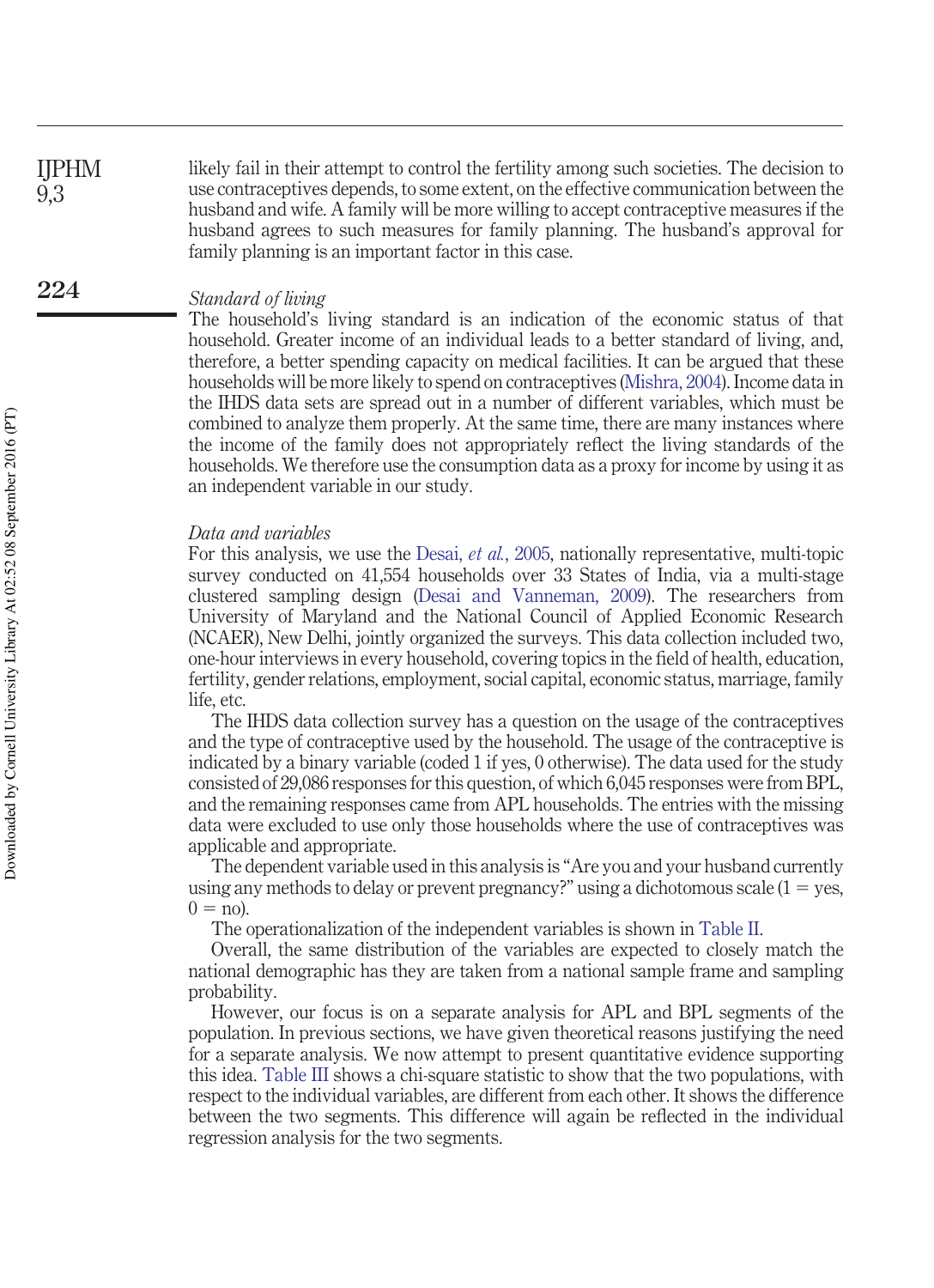|                                                       |                                                                                                        |                                                                                                       | Media                                                          |
|-------------------------------------------------------|--------------------------------------------------------------------------------------------------------|-------------------------------------------------------------------------------------------------------|----------------------------------------------------------------|
| Variable                                              | Question asked                                                                                         | Categorization                                                                                        | exposure on                                                    |
| Education <sup>a</sup>                                | Now, I would like to ask you some<br>questions about the education of<br>each member of your family    | Uneducated $= 0$ ,<br>Up to class $5 = 1$ ,<br>Up to class $10 = 3$ ,<br>Completed High school $=$ 3, | contraceptive<br>adoption                                      |
| Religion                                              | What is the religion of the head of<br>the household?                                                  | Graduate and above $= 4$<br>Others $= 0$ ,<br>$M11sin = 1$                                            | 225                                                            |
| Family with son                                       | How many sons live with you<br>now?<br>How many sons are alive but do<br>not live with you now?        | Do not have son $= 0$ ,<br>Have son $= 1$                                                             |                                                                |
| Husband has say<br>in family size                     | Who has the most say in how<br>many children you have<br>(Husband)?                                    | $\mathrm{No} = 0$ ,<br>$Yes = 1$                                                                      |                                                                |
| Consumption                                           | Please tell me how much of these<br>items have been consumed by this<br>household in the past 30 days? | NA.                                                                                                   |                                                                |
| Exposure to radio<br>(women)<br>Exposure to print     | How often do the women in your<br>household listen to the radio?<br>How often do the women in your     | Never $= 0$ ,<br>Sometimes & Regularly $= 1$<br>Never $= 0$ ,                                         |                                                                |
| media (women)<br>Exposure to<br>Television<br>(women) | household read the newspaper?<br>How often do the women in your<br>household watch TV                  | Sometimes & Regularly = 1<br>Never $= 0$ .<br>Sometimes & Regularly = $1$                             | Table II.<br>Operationalization of<br>independent<br>variables |

### *Model estimation*

We use logistic regression to formally test whether households where women are exposed to mass media channels, such as TV, radio and newspaper, will be more likely to use contraceptives. The dependent variable (usage of contraceptives) is a categorical variable which is dependent on predictor variables both continuous and categorical. This violates linearity assumption of normal regression. Logarithmic regression deals with this problem by using a logarithmic transformation on the outcome variable which allows us to model a non-linear relationship in a linear way (Hair *et al.*, 2010).

Table IV shows the results of the logistic regression on the BPL samples.

As shown in Table IV, the  $-2 \log$  likelihood difference (7809.009) between a null (i.e. intercept only) and the logistic regression model indicated a significant fit ( $\chi^2$  = 553.659; 12 df;  $p < 0.05$ ) with a Cox and Snell  $R^2 = 0.008$  and a Nagelkerke  $R^2 = 0.117$ .

A review of the odds ratios suggests the following inferences. All education variables are insignificant at this level, suggesting that at the BPL level, education of women does not affect much of a difference in the likelihood of using contraceptives. A possible reason for this could be that education among women is not that prevalent at this level. Religion, however, remains a significant factor. Families with a son, living with them or away, are almost four times more likely  $[(Exp (β) = 3.749]$  to use contraceptives than those without sons. This goes on to show that son preference is prevalent even at this level. It is interesting to know that, at this level, consumption level is significant as a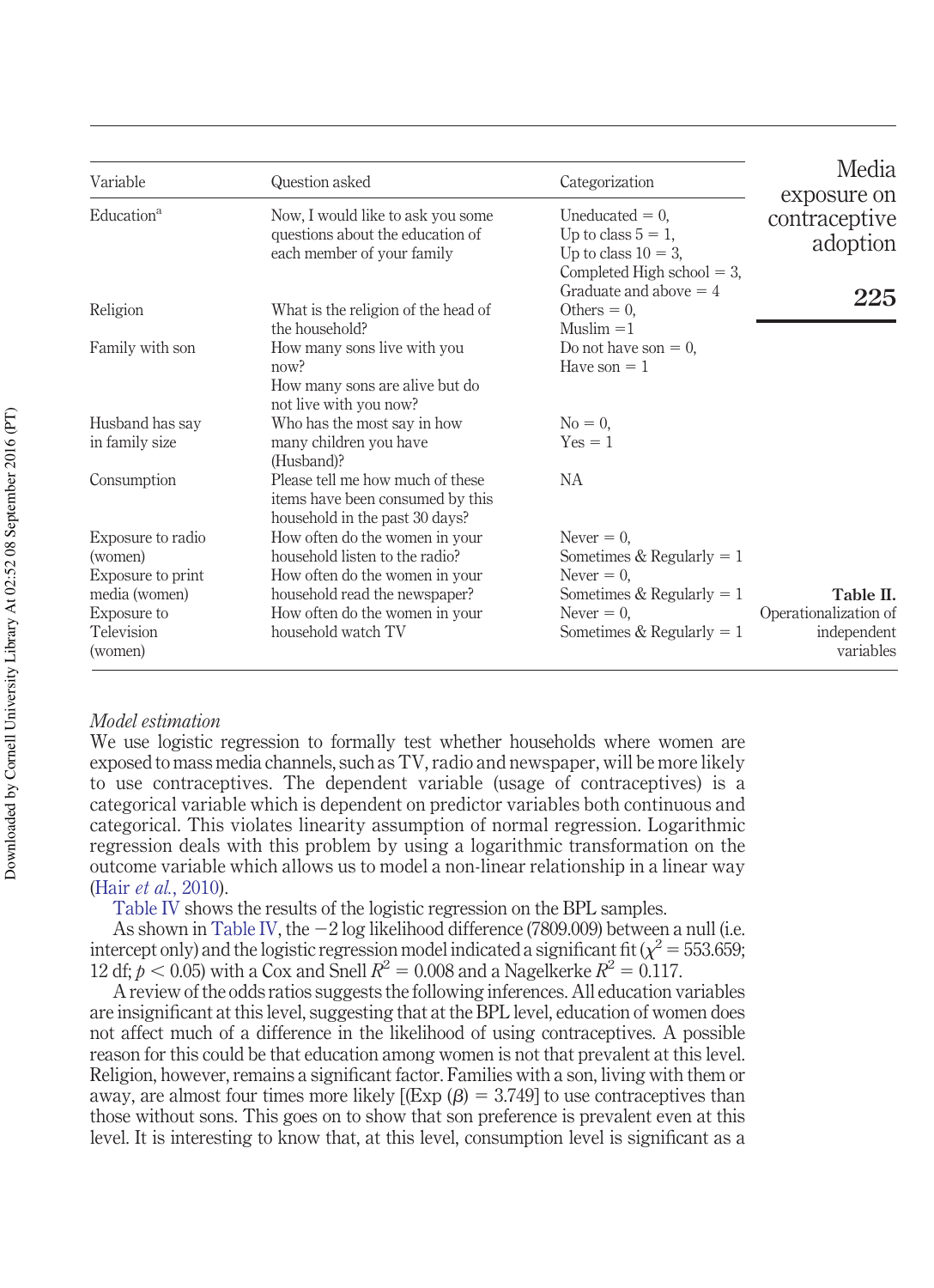| <b>IJPHM</b><br>9,3    | Variable                 | APL              | <b>BPL</b>      | $\chi^2$ (df) | Significance |
|------------------------|--------------------------|------------------|-----------------|---------------|--------------|
|                        | Education                |                  |                 | 1588.75 (5)   | 0.00         |
|                        | Uneducated               | 8614 (37.39%)    | 3798 (62.83%)   |               |              |
|                        | Up to class 5            | 3449 (14.97%)    | $929(15.37\%)$  |               |              |
|                        | Up to class 10           | 7512 (32.6%)     | $1132(18.73\%)$ |               |              |
| 226                    | Up to class 12           | $1406(6.1\%)$    | $105(1.74\%)$   |               |              |
|                        | Graduation not finished  | $169(0.73\%)$    | $8(0.13\%)$     |               |              |
|                        | Graduate                 | 1891 (8.21%)     | $73(1.21\%)$    |               |              |
|                        | Total                    | $23041(100\%)$   | $6045(100\%)$   |               |              |
|                        | <i>Exposure to radio</i> |                  |                 | 117.06(1)     | 0.00         |
|                        | Yes                      | $9622(41.76\%)$  | 2060 (34.08%)   |               |              |
|                        | N <sub>o</sub>           | 13419 (58.24%)   | 3985 (65.92%)   |               |              |
|                        | Total                    | $23041(100\%)$   | $6045(100\%)$   |               |              |
|                        | <i>Exposure to print</i> |                  |                 | 1337.73(1)    | 0.00         |
|                        | Yes                      | 8257 (35.84%)    | $692(11.45\%)$  |               |              |
|                        | No                       | 14784 (64.16%)   | 5353 (88.55%)   |               |              |
|                        | Total                    | $23041(100\%)$   | $6045(100\%)$   |               |              |
|                        | Exposure to television   |                  |                 | 1746.63(1)    | 0.00         |
|                        | Yes                      | 17758 (77.07%)   | 3009 (49.78%)   |               |              |
|                        | N <sub>0</sub>           | 5283 (22.93%)    | $3036(50.22\%)$ |               |              |
|                        | Total                    | 23041 (100%)     | $6045(100\%)$   |               |              |
|                        | Contraceptive usage      |                  |                 | 69.0(1)       | 0.00         |
| Table III.             | Yes                      | $13508(58.63\%)$ | $3185(52.69\%)$ |               |              |
| Descriptive statistics | N <sub>o</sub>           | 9533 (41.37%)    | 2860 (47.31%)   |               |              |
| and chi-square         | Total                    | $23041(100\%)$   | $6045(100\%)$   |               |              |

predictor for usage of contraceptive likelihood. It suggests that as standards of living increase, contraceptive usage should increase along with it.

Media exposure, our variable of concern, shows strong significance in the cases of TV viewership alone. Women exposed to television show a 67 per cent higher chance [(Exp  $(\beta) = 1.669$  of contraceptive use, supporting *H3*. Newspaper readership is insignificant, possibly because of the low literacy at this level, rejecting *H1*. The effect of radio exposure is significant but appears to cause a dip in the likelihood of contraceptive use, rejecting *H2*. A possible reason for this unexpected result might be that there are a number of cases, at this level, where women are only exposed to radio owing to a lack of other media sources, due to a lack of resources. This would suggest that their non-use of contraceptives is due to other factors such as a lack of resources, etc. and are being spuriously attributed to radio use.

Next, we compare these findings with the richer segment of the population, as represented by the sample set collected from households deemed APL. Table V presents the findings from this analysis.

As shown in Table V, the  $-2 \log$  likelihood difference (29585.058) between a null (i.e. intercept only) and the logistic regression model indicated a significant fit  $(\chi^2 =$ 1,667.346; 12 df;  $p < 0.001$ ) with a Cox and Snell  $R^2 = 0.07$  and a Nagelkerke  $R^2 = 0.094$ .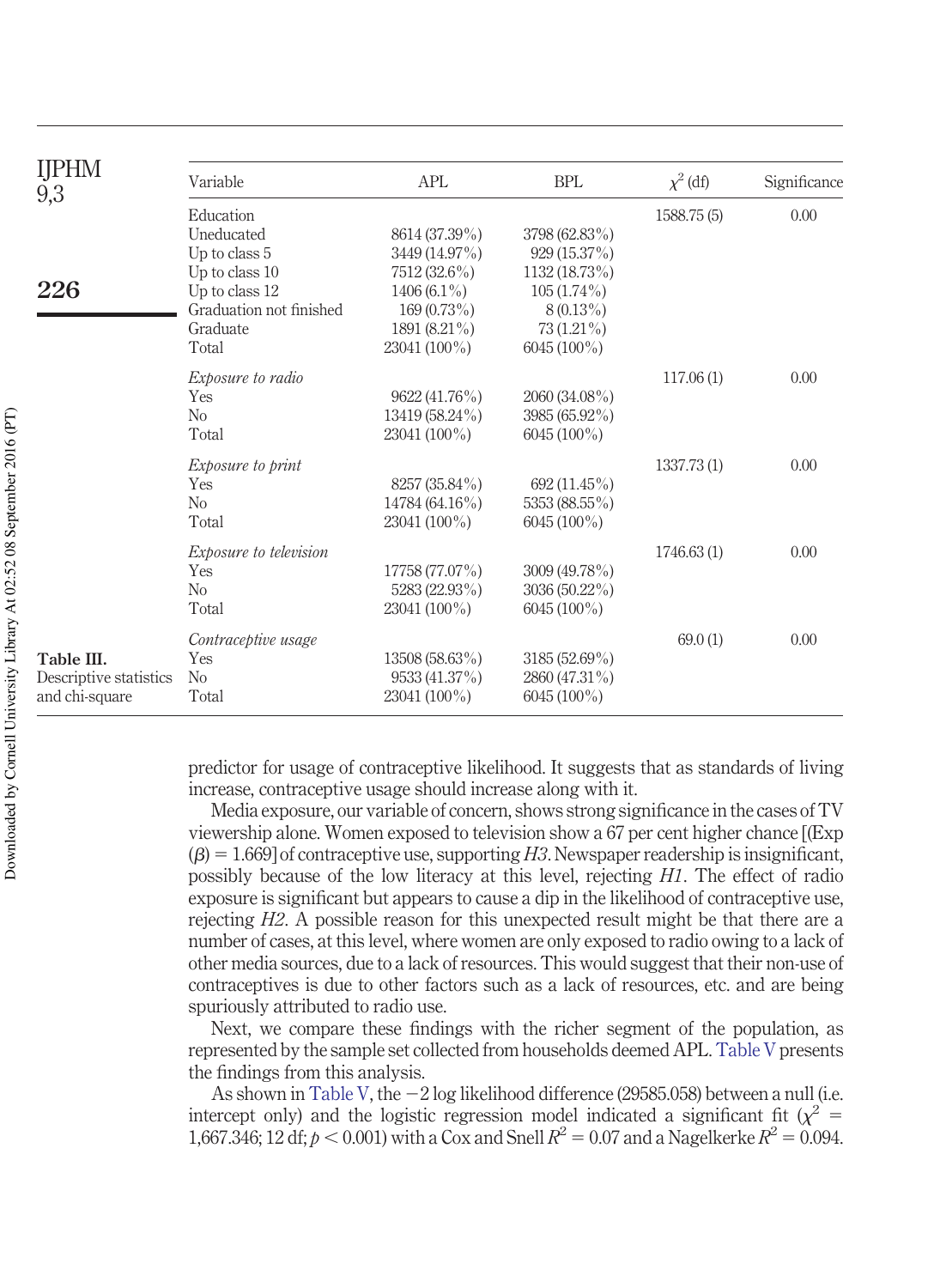| Variables in the equation                                                    | $\beta$  | $\rm SE$ | Wald's statistic           | Sig.  | Odds ratio [ $Exp(\beta)$ ] | Media<br>exposure on            |
|------------------------------------------------------------------------------|----------|----------|----------------------------|-------|-----------------------------|---------------------------------|
| Education                                                                    |          |          |                            |       |                             | contraceptive                   |
| Uneducated <sup>a</sup>                                                      |          |          | 20.804                     | 0.001 |                             | adoption                        |
| Up to class 5                                                                | 0.254    | 0.078    | 10.498                     | 0.001 | 1.289                       |                                 |
| Up to class 10                                                               | 0.262    | 0.078    | 11.179                     | 0.001 | 1.300                       |                                 |
| High School                                                                  | $-0.103$ | 0.215    | 0.228                      | 0.633 | 0.903                       | 227                             |
| Graduation not finished                                                      | $-0.680$ | 0.768    | 0.785                      | 0.376 | 0.506                       |                                 |
| Graduate                                                                     | 0.371    | 0.266    | 1.955                      | 0.162 | 1.450                       |                                 |
| Religion                                                                     |          |          |                            |       |                             |                                 |
| Others <sup>a</sup>                                                          |          |          |                            |       |                             |                                 |
| Muslim                                                                       | $-0.645$ | 0.077    | 71.100                     | 0.000 | 0.525                       |                                 |
| Family with son                                                              |          |          |                            |       |                             |                                 |
| No <sup>a</sup>                                                              |          |          |                            |       |                             |                                 |
| Yes                                                                          | 1.322    | 0.079    | 282.628                    | 0.000 | 3.749                       |                                 |
| Husband say in family size                                                   |          |          |                            |       |                             |                                 |
| No <sup>a</sup>                                                              |          |          |                            |       |                             |                                 |
| Yes                                                                          | 0.628    | 0.094    | 45.052                     | 0.000 | 1.874                       |                                 |
| Consumption                                                                  | 0.001    | 0.000    | 7.233                      | 0.007 | 1.001                       |                                 |
| <b>Exposure to Radio</b>                                                     |          |          |                            |       |                             |                                 |
| No <sup>a</sup>                                                              |          |          |                            |       |                             |                                 |
| Yes                                                                          | $-0.313$ | 0.060    | 27.365                     | 0.000 | 0.731                       |                                 |
| <b>Exposure to Print Media</b>                                               |          |          |                            |       |                             |                                 |
| $No^a$                                                                       |          |          |                            |       |                             |                                 |
| Yes                                                                          | 0.099    | 0.099    | 1.000                      | 0.317 | 1.104                       |                                 |
| <b>Exposure to Television</b>                                                |          |          |                            |       |                             |                                 |
| $\mathrm{No}^\mathrm{a}$                                                     |          |          |                            |       |                             |                                 |
| Yes                                                                          | 0.512    | 0.061    | 71.096                     | 0.000 | 1.669                       |                                 |
| Constant                                                                     | $-1.964$ | 0.142    | 190.437                    | 0.000 | 0.140                       |                                 |
|                                                                              |          |          |                            |       |                             |                                 |
|                                                                              |          |          | Goodness-of-fit statistics |       |                             |                                 |
| $-2$ Log Likelihood                                                          |          |          |                            |       | 7809.009                    |                                 |
| Model $\chi^2$ (df = 12)                                                     |          |          |                            |       | 553.659                     |                                 |
| Significance                                                                 |          |          |                            |       | 0.026                       |                                 |
| Cox and Snell $R^2$                                                          |          |          |                            |       | 0.08752                     |                                 |
| Nagelkerke $R^2$                                                             |          |          |                            |       | 0.116807                    | Table IV.                       |
| <b>Note:</b> <sup>a</sup> Used as reference categories for $\beta$ estimates |          |          |                            |       |                             | Logit results (BPL<br>families) |
|                                                                              |          |          |                            |       |                             |                                 |

A review of the odds ratios suggests the following inferences. Only two education variables are significant: "up to class 5" and "graduate". Surprisingly, it suggests that women who pursue education up to primary levels and then drop out are less likely to use contraceptives than the ones who do not even reach that level. A possible reason for this could be that, for APL families, women who drop out of schools after primary levels belong to families with extremely low access to economic resources or ones which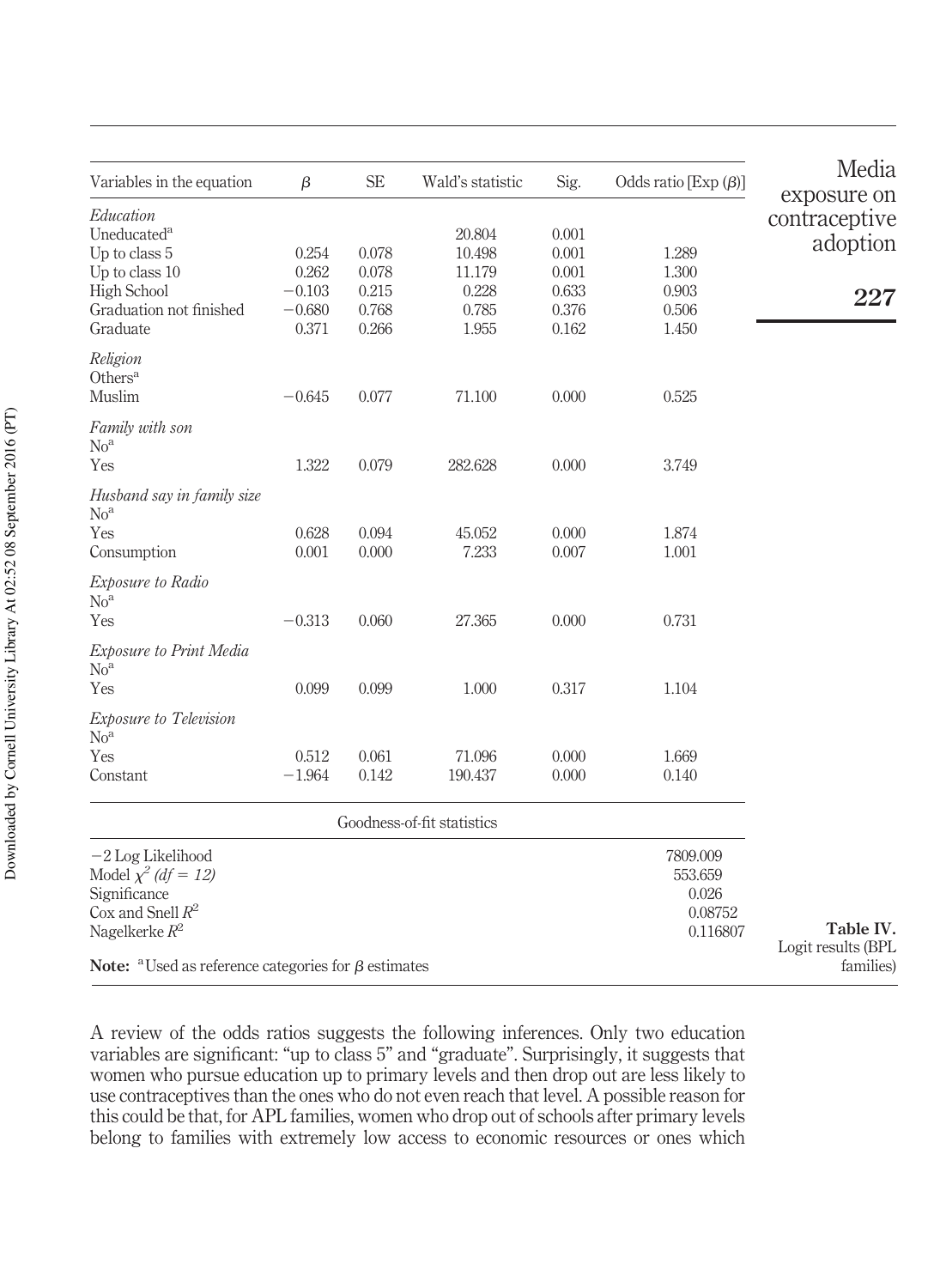| <b>IJPHM</b>                   | Variables in the equation                                                    | $\beta$  | <b>SE</b> | Wald's statistic           | Sig.  | Odds ratio [ $Exp(\beta)$ ] |
|--------------------------------|------------------------------------------------------------------------------|----------|-----------|----------------------------|-------|-----------------------------|
| 9,3                            | Education                                                                    |          |           |                            |       |                             |
|                                | Uneducated <sup>a</sup>                                                      |          |           | 50.031                     | 0.000 |                             |
|                                | Up to class 5                                                                | 0.253    | 0.043     | 34.356                     | 0.000 | 1.288                       |
|                                | Up to class 10                                                               | 0.192    | 0.037     | 26.999                     | 0.000 | 1.212                       |
| 228                            | <b>High School</b>                                                           | 0.167    | 0.067     | 6.246                      | 0.012 | 1.182                       |
|                                | Graduation not finished                                                      | 0.569    | 0.177     | 10.294                     | 0.001 | 1.766                       |
|                                | Graduate                                                                     | 0.151    | 0.063     | 5.700                      | 0.017 | 1.163                       |
|                                | Religion                                                                     |          |           |                            |       |                             |
|                                | Others <sup>a</sup>                                                          |          |           |                            |       |                             |
|                                | Muslim                                                                       | $-0.609$ | 0.044     | 191.553                    | 0.000 | 0.544                       |
|                                | Family with son                                                              |          |           |                            |       |                             |
|                                | No <sup>a</sup>                                                              |          |           |                            |       |                             |
|                                | Yes                                                                          | 1.132    | 0.035     | 1063.116                   | 0.000 | 3.103                       |
|                                | Husband say in family size                                                   |          |           |                            |       |                             |
|                                | No <sup>a</sup>                                                              |          |           |                            |       |                             |
|                                | Yes                                                                          | 0.404    | 0.048     | 72.316                     | 0.000 | 1.498                       |
|                                | Consumption                                                                  | 0.000    | 0.000     | 0.235                      | 0.628 | 1.000                       |
|                                | <b>Exposure to Radio</b>                                                     |          |           |                            |       |                             |
|                                | No <sup>a</sup>                                                              |          |           |                            |       |                             |
|                                | Yes                                                                          | 0.016    | 0.029     | 0.295                      | 0.587 | 1.016                       |
|                                | <b>Exposure to Print Media</b>                                               |          |           |                            |       |                             |
|                                | No <sup>a</sup>                                                              |          |           |                            |       |                             |
|                                | Yes                                                                          | 0.150    | 0.037     | 16.485                     | 0.000 | 1.162                       |
|                                | <b>Exposure to Television</b>                                                |          |           |                            |       |                             |
|                                | No <sup>a</sup>                                                              |          |           |                            |       |                             |
|                                | Yes                                                                          | 0.344    | 0.036     | 93.319                     | 0.000 | 1.411                       |
|                                | Constant                                                                     | $-1.303$ | 0.062     | 442.418                    | 0.000 | 0.272                       |
|                                |                                                                              |          |           | Goodness-of-fit statistics |       |                             |
|                                | -2 Log Likelihood                                                            |          |           |                            |       | 29585.058                   |
|                                | Model $\chi^2$ (df = 12)                                                     |          |           |                            |       | 1667.346                    |
|                                | Significance                                                                 |          |           |                            |       | 0.000                       |
|                                | Cox and Snell $R^2$                                                          |          |           |                            |       | 0.070                       |
| Table V.<br>Logit results (APL | Nagelkerke $\mathbb{R}^2$                                                    |          |           |                            |       | 0.094                       |
| households)                    | <b>Note:</b> <sup>a</sup> Used as reference categories for $\beta$ estimates |          |           |                            |       |                             |
|                                |                                                                              |          |           |                            |       |                             |

subscribe to primitive thinking, both factors which could deter contraceptive use. The positive effect of women completing their graduate studies is expected. Religion remains a significant factor at this level. An interesting finding, especially in comparison to the analysis on BPL population done before, is that consumption is an insignificant factor. We have used consumption as a proxy for standards of living. This suggests that above the poverty line, standards of living, on average, do not have that much of an effect on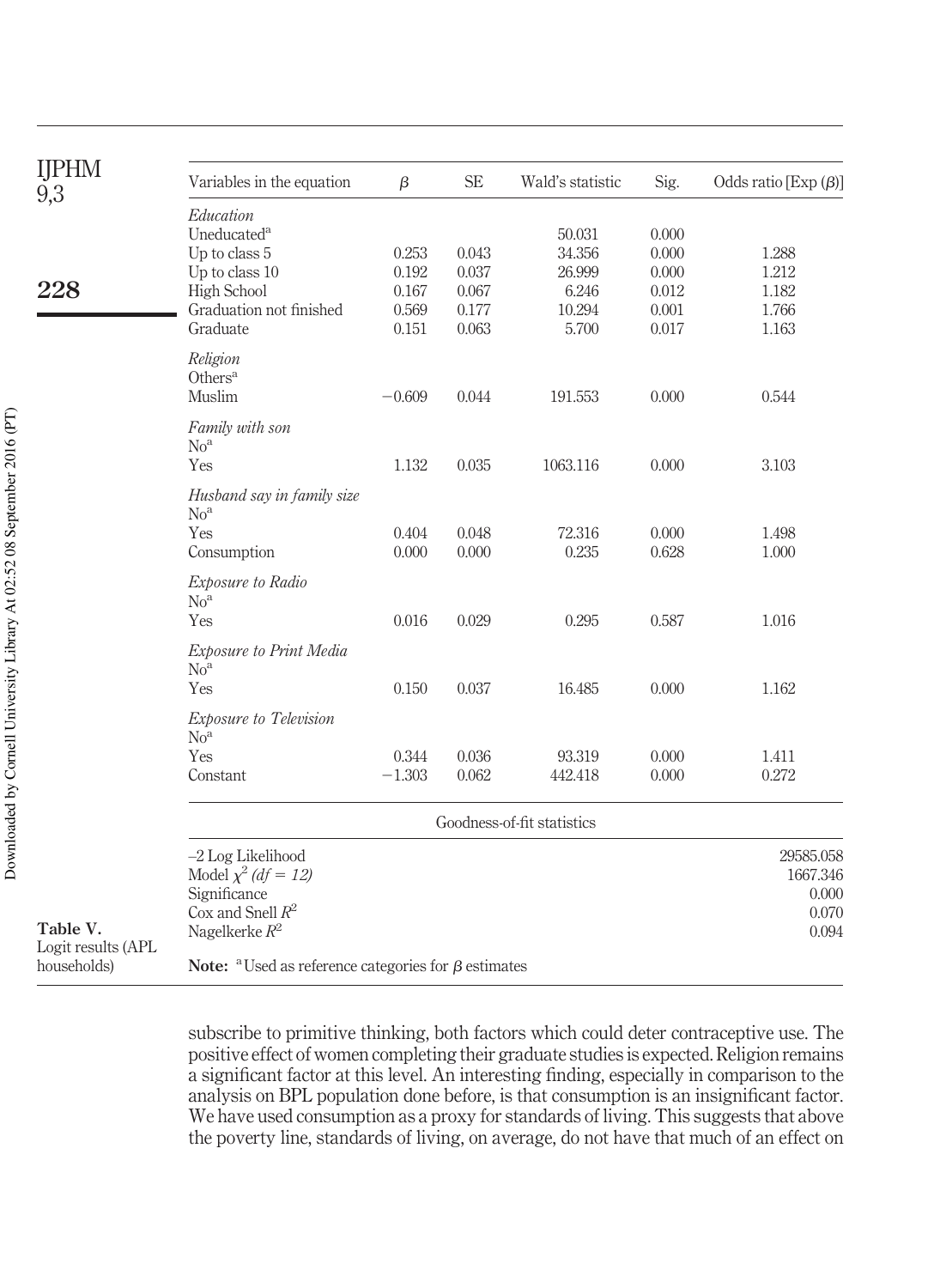contraceptive use. Possibly, affording contraceptive use at this level is not as difficult as it is at the BPL levels.

Media variables, television viewership and newspaper exposure are significant, therefore supporting *H3* and *H1*. The difference from the BPL analysis for newspapers is expected, as illiteracy will be lesser above the poverty line than below. Radio exposure has insignificant effect on adoption behavior, thus rejecting *H2*. TV viewership appears to have a strong effect on contraceptive use, pushing it almost 41 per cent higher [(Exp  $(\beta) = 1.411$ ] than without.

#### **Findings**

We began our discussion suggesting the notion that analyzing the effect of mass media on contraceptive use and adoption should be studied separately for above and below the poverty line. We argue that a single analysis using the entire population, using a dummy variable for describing whether the household is above or below the poverty line, is not sufficient to understand the problem. Our findings support this notion. A dual analysis model, as compared to the single analysis model, shows far more information about the individual factors and how they differ above and below the poverty line (seeTable VI for full population model and Table VII for comparison of media variables).

Table VI shows the same analysis conducted on the entire data set, representing the entire population. Despite the use of a categorical variable to separate APL and BPL households, it is unable to show how the other variables will act differently in these two segments. From Tables IV and V we know that print media does not appear to be a significant player in increasing contraceptive usage in the BPL population, the opposite being the case for APL population. However, both models in Table VI show print media to be strongly significant, supporting *H2*. This provides a narrow vision of the manner in which the variables work. A separate analysis, like the one shown in Tables IV and V, remedies this problem. A similar case can be seen in the consumption variable (significant below poverty line, insignificant above poverty line, full population analysis shows insignificant). Variables such as the different levels of education also differ but a focused analysis will be required to analysis this difference. In this manner, a separate analysis also helps by indicating the factors which might require a deeper analysis.

In Table VII, we find that TV viewership shows a strong relationship to contraceptives use, among both APL and BPL populations, supporting *H3*. Comparing the two models, APL and BPL, we find that this effect differs significantly. The factor of TV viewership changes the probability of contraceptive adoption by 41 per cent ( $e^{0.344}$  = 1.41) for APL, whereas it is 67 per cent ( $e^{0.512} = 1.41$ ) for BPL. This can suggest higher productivity of TV-based "contraceptive adoption" messages for BPL than for APL. However, this particular effect could have resulted not only from family planning-based social messages but also from exposure to soap operas and other television programs which deal with these issues.

Newspaper being a significant factor for APL, and insignificant for BPL appears intuitive, but its ramifications for the policymaker are immense. One possible reason for this could be the lower rate of literacy below the poverty line. Other media channels such as TV and radio are more easily interpretable for the illiterate masses. Most newspapers, on the other hand, would require at least a primary- to secondary-level education to interpret properly.

Media exposure on contraceptive adoption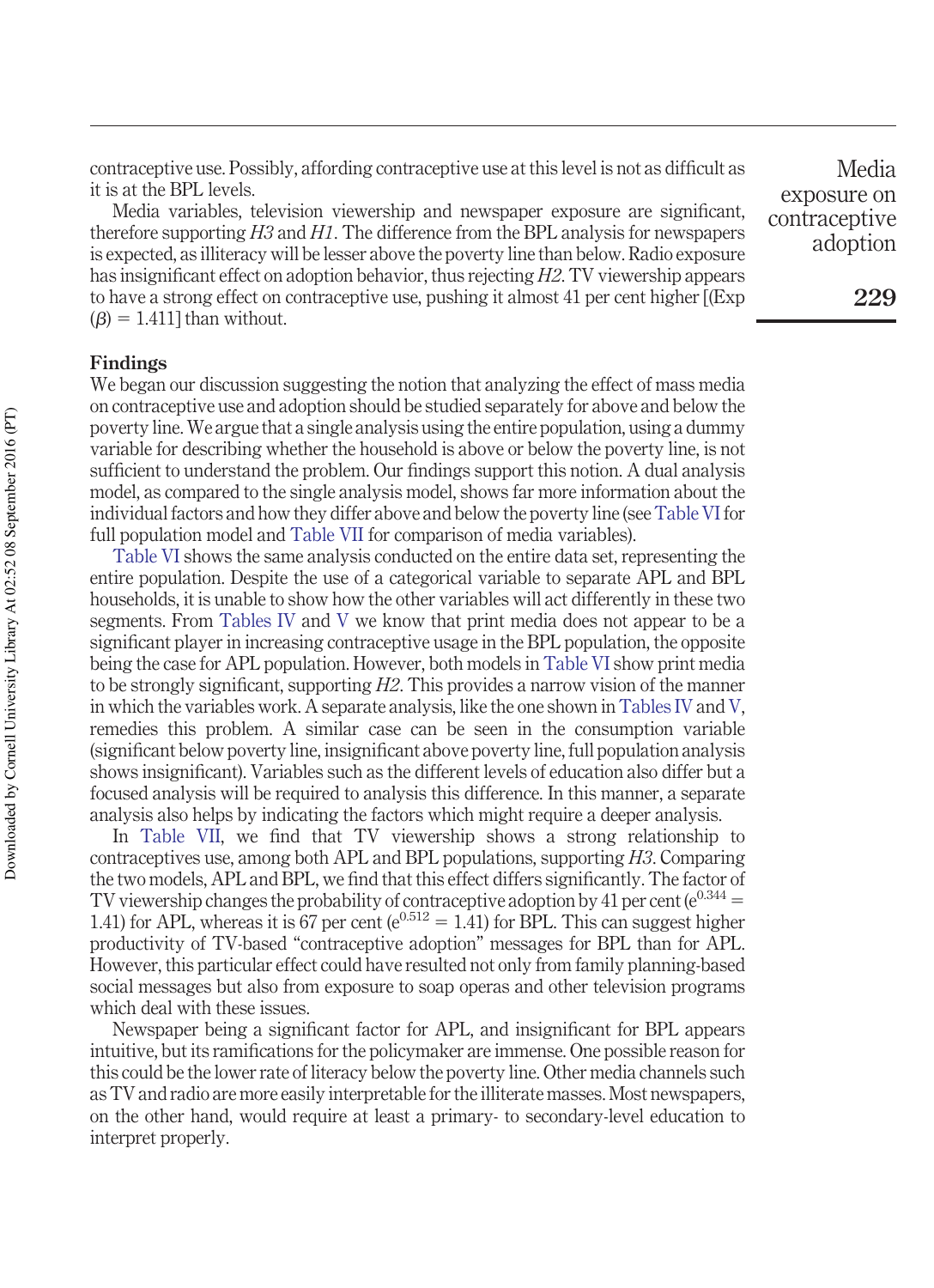| <b>IJPHM</b>                       |                                                                              |                |                 |                            |                                |                |                 |                         |                              |
|------------------------------------|------------------------------------------------------------------------------|----------------|-----------------|----------------------------|--------------------------------|----------------|-----------------|-------------------------|------------------------------|
| 9,3                                |                                                                              |                |                 | Without poverty line dummy |                                |                |                 | With poverty line dummy |                              |
|                                    | Variables in<br>the equation                                                 | $\beta$        | <b>SE</b>       | Significance               | Odds ratio<br>$[Exp( \beta) ]$ | β              | <b>SE</b>       | Significance            | Odds ratio<br>$[Exp(\beta)]$ |
|                                    | Education                                                                    |                |                 |                            |                                |                |                 |                         |                              |
| 230                                | Uneducated <sup>a</sup><br>Up to class 5                                     |                | 0.263 0.038     | 0.000<br>0.000             | 1.300                          |                | 0.259 0.038     | 0.000<br>0.000          | 1.295                        |
|                                    | Up to class 10                                                               |                | 0.216 0.033     | 0.000                      | 1.241                          |                | 0.210 0.033     | 0.000                   | 1.233                        |
|                                    | <b>High School</b>                                                           |                | $0.162$ $0.063$ | 0.010                      | 1.175                          |                | $0.156$ $0.063$ | 0.014                   | 1.169                        |
|                                    | Graduation not                                                               |                |                 |                            |                                |                |                 |                         |                              |
|                                    | finished                                                                     |                | 0.524 0.171     | 0.002                      | 1.688                          |                | 0.519 0.171     | 0.002                   | 1.680                        |
|                                    | Graduate                                                                     |                | 0.170 0.060     | 0.005                      | 1.185                          |                | 0.168 0.060     | 0.006                   | 1.183                        |
|                                    | Religion<br>Others <sup>a</sup>                                              |                |                 |                            |                                |                |                 |                         |                              |
|                                    | Muslim                                                                       | $-0.605$ 0.038 |                 | 0.000                      | 0.546                          | $-0.602$ 0.038 |                 | 0.000                   | 0.548                        |
|                                    | Family with son<br>No <sup>a</sup>                                           |                |                 |                            |                                |                |                 |                         |                              |
|                                    | Yes                                                                          |                | 1.158 0.032     | 0.000                      | 3.183                          |                | 1.159 0.032     | 0.000                   | 3.187                        |
|                                    | Husband say in family size<br>No <sup>a</sup>                                |                |                 |                            |                                |                |                 |                         |                              |
|                                    | Yes                                                                          |                | 0.447 0.042     | 0.000                      | 1.564                          |                | 0.447 0.042     | 0.000                   | 1.564                        |
|                                    | Consumption                                                                  |                | $0.000$ $0.000$ | 0.206                      | 1.000                          |                | $0.000$ $0.000$ | 0.583                   | 1.000                        |
|                                    | <i>Exposure to Radio</i><br>No <sup>a</sup>                                  |                |                 |                            |                                |                |                 |                         |                              |
|                                    | Yes                                                                          | $-0.047$ 0.026 |                 | 0.072                      | 0.954                          | $-0.047$ 0.026 |                 | 0.072                   | 0.954                        |
|                                    | <b>Exposure to Print Media</b><br>No <sup>a</sup>                            |                |                 |                            |                                |                |                 |                         |                              |
|                                    | Yes                                                                          |                | 0.147 0.034     | 0.000                      | 1.158                          |                | 0.145 0.034     | 0.000                   | 1.156                        |
|                                    | <b>Exposure to Television</b><br>No <sup>a</sup>                             |                |                 |                            |                                |                |                 |                         |                              |
|                                    | Yes                                                                          |                | 0.400 0.030     | 0.000                      | 1.492                          |                | 0.390 0.030     | 0.000                   | 1.477                        |
|                                    | Below poverty line                                                           |                |                 |                            |                                | $-0.083$ 0.033 |                 | 0.011                   | 0.920                        |
|                                    | Constant                                                                     | $-1.415$ 0.054 |                 | 0.000                      | 0.243                          | $-1.379$ 0.056 |                 | 0.000                   | 0.252                        |
|                                    |                                                                              |                |                 |                            | Goodness-of-fit statistics     |                |                 |                         |                              |
|                                    | -2 Log Likelihood                                                            |                |                 |                            | 37452.825                      |                |                 |                         | 37446.37                     |
|                                    | Model $\chi^2$ (df = 12)                                                     |                |                 |                            | 2230.895                       |                |                 |                         | 2237.342                     |
|                                    | Significance                                                                 |                |                 |                            | 0.000                          |                |                 |                         | 0.000                        |
|                                    | Cox and Snell $R^2$                                                          |                |                 |                            | 0.073832                       |                |                 |                         | 0.074038                     |
| Table VI.<br>Logit results (entire | Nagelkerke $\mathbb{R}^2$                                                    |                |                 |                            | 0.099176                       |                |                 |                         | 0.099452                     |
| population)                        | <b>Note:</b> <sup>a</sup> Used as reference categories for $\beta$ estimates |                |                 |                            |                                |                |                 |                         |                              |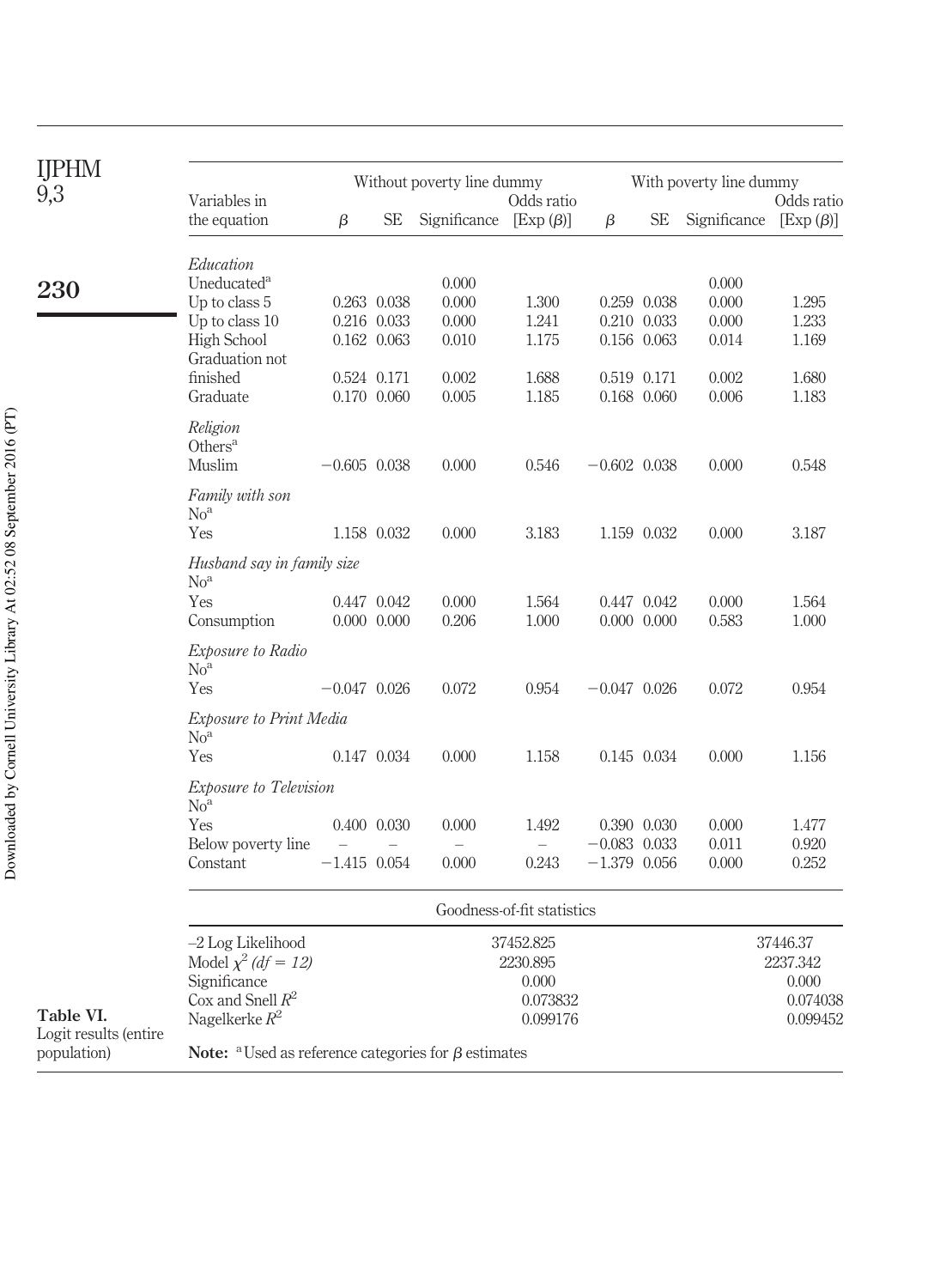|                                                 | without poverty dunnny<br>Entire population                                                                                             |       | with poverty dummy<br>Entire population |                | line population<br>Below poverty |           | line population<br>Above poverty |       |           | in coefficient<br>Difference |
|-------------------------------------------------|-----------------------------------------------------------------------------------------------------------------------------------------|-------|-----------------------------------------|----------------|----------------------------------|-----------|----------------------------------|-------|-----------|------------------------------|
| Variables in<br>the equation                    | B                                                                                                                                       | SE    | B                                       | <b>SE</b>      | $\beta(A)$                       | <b>SE</b> | $\beta$ (B)                      | 55    | A:B       | Chi-square<br>for $A:B$      |
| Exposure to radio<br>Yes<br>$No^a$              | $-0.047$                                                                                                                                | 0.026 | $-0.047$                                | 0.026          | $-0.313***$                      | 0.060     | 0.016                            | 0.029 | $-19.563$ | 24.373***                    |
| Exposure to print media<br>Yes<br>$\rm No^a$    | $0.147***$                                                                                                                              | 0.034 | $0.145***$                              | 0.034          | 0.099                            | 0.099     | $0.15***$                        | 0.037 | 0.66      | 0.233                        |
| Exposure to television<br>Yes<br>$No^a$         | $0.4***$                                                                                                                                | 0.030 | $0.39***$                               | 0.030          | $0.512***$                       | 0.061     | $0.344***$                       | 0.036 | 1.488     | 5.626*                       |
| Below poverty line<br>Constant<br>Yes<br>$No^a$ | $-1.415$                                                                                                                                | 0.054 | $-0.083***$<br>$-1.378$                 | 0.056<br>0.033 | $-1.964$                         | $0.142\,$ | $-1.303$                         | 0.062 |           |                              |
|                                                 | <b>Notes:</b> * $p \lt 0.1$ ; *** $p \lt 0.05$ ; *** $p \lt 0.01$ ; only media-based variables of the three models have been shown here |       |                                         |                |                                  |           |                                  |       |           |                              |
|                                                 |                                                                                                                                         |       |                                         |                |                                  |           |                                  |       |           |                              |

Media exposure on contraceptive adoption

**231**

**Table VII.** Comparison between media variables in all three models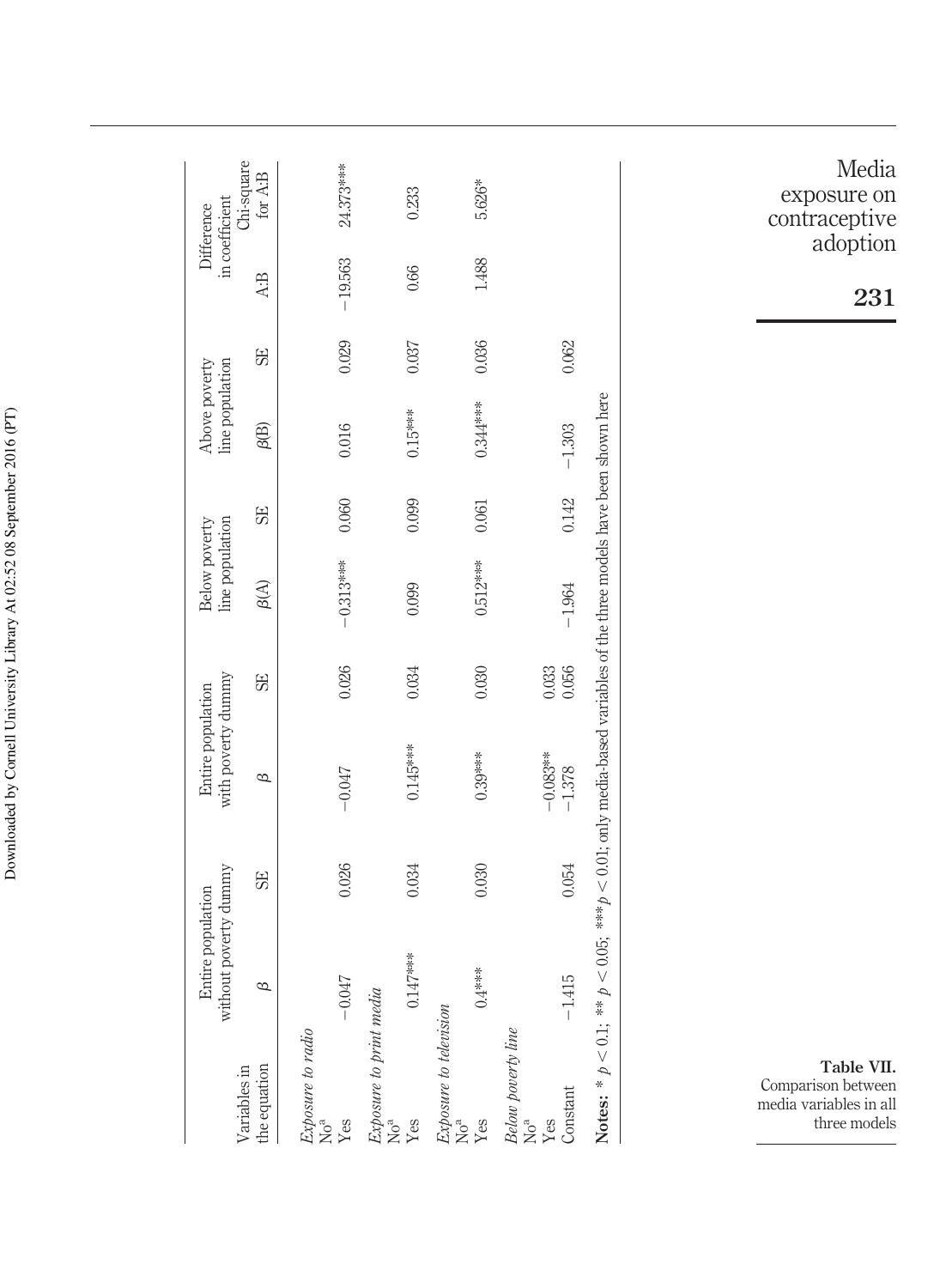Radio exposure is insignificant above the poverty line but significant below the poverty line, rejecting *H2* in both cases. The factor being insignificant above the poverty line is possible due to the popularity and accessibility of TV and newspapers, and the downward trend of radio audience in the poorer segments of the population. Lately, radio has become more popular among the well-to-do working, educated classes that listen to radio in their cars. Radio programs have also changed accordingly (Sarma, 1999). Conversely, the factor being significant below the poverty line is also understandable, as it is cheaper than TV and more easily interpretable than newspapers. However, the negative sign of the coefficient suggests that radio exposure actually reduces the chances of contraceptive use. This is counterintuitive. It is unreasonable to believe that exposure to radio programming would reduce contraceptive adoption and usage. However, it does suggest that radio programs are not helping change this behavior toward the positive side. Possible reason might be a lack of attitude-changing programs on this channel or a lesser attitude-changing effect of this media as compared to other media channels.

These findings are important, especially for policy-making because they suggest that, among the media channels, TV viewership alone seems to make a difference below the poverty line when it comes to effecting contraceptive use. It is important for policymakers to realize that public service announcements or explicitly socially oriented programming using different medias is not found very effective (Jensen and Oster, 2009). Contraceptive adoption requires change is attitude television that appears to be an effective form of persuasion because people emulate what they perceive to be desirable behaviors and attitudes, without the need for an explicit appeal (Jensen and Oster, 2009). Therefore, to ensure contraceptive adoption by BPL families, more efforts should be put in terms of television media.

#### **Discussion and conclusion**

Television media reach is growing in the rural and poorer segments of the population. Often referred to as part of the Bottom of Pyramid (Prahalad, 2006), these segments continue to patronize traditional forms of entertainment such as religious festivals, fairs, weekly markets, street-side shows, etc. However, the share of movies, television programs, Internet usage (albeit small) has increased. In most cases, an increased usage of these entertainment and information sources is aspirational, which suggests that as they become more affordable and accessible, in the times to come, their usage will increase.

Our results give evidence to the social effect of this growing phenomenon. In light of previous studies which suggest that television viewership can effect social attitude change (Hornik and McAnany, 2001a), we find that it is especially strong in BPL families of the Indian population over the APL population. The results show that TV viewership is a significant predictor of households using contraceptives. This finding is especially significant because of the following reasons. First, of the total data set of 6,045 households (BPL), we find that 3,009 households have a TV or some manner in which they can access a TV, which goes on to show that it is not a rare phenomenon. Second, in rural and remote areas, TV viewing is sometimes the only, or most important source of information of the outside world (Fernandes, 2000; Mankekar, 1993). This shows that, even in such cases, the effect on social change will strongly exist. Such programs are mostly designed and produced by individuals influenced by international standards or

IJPHM 9,3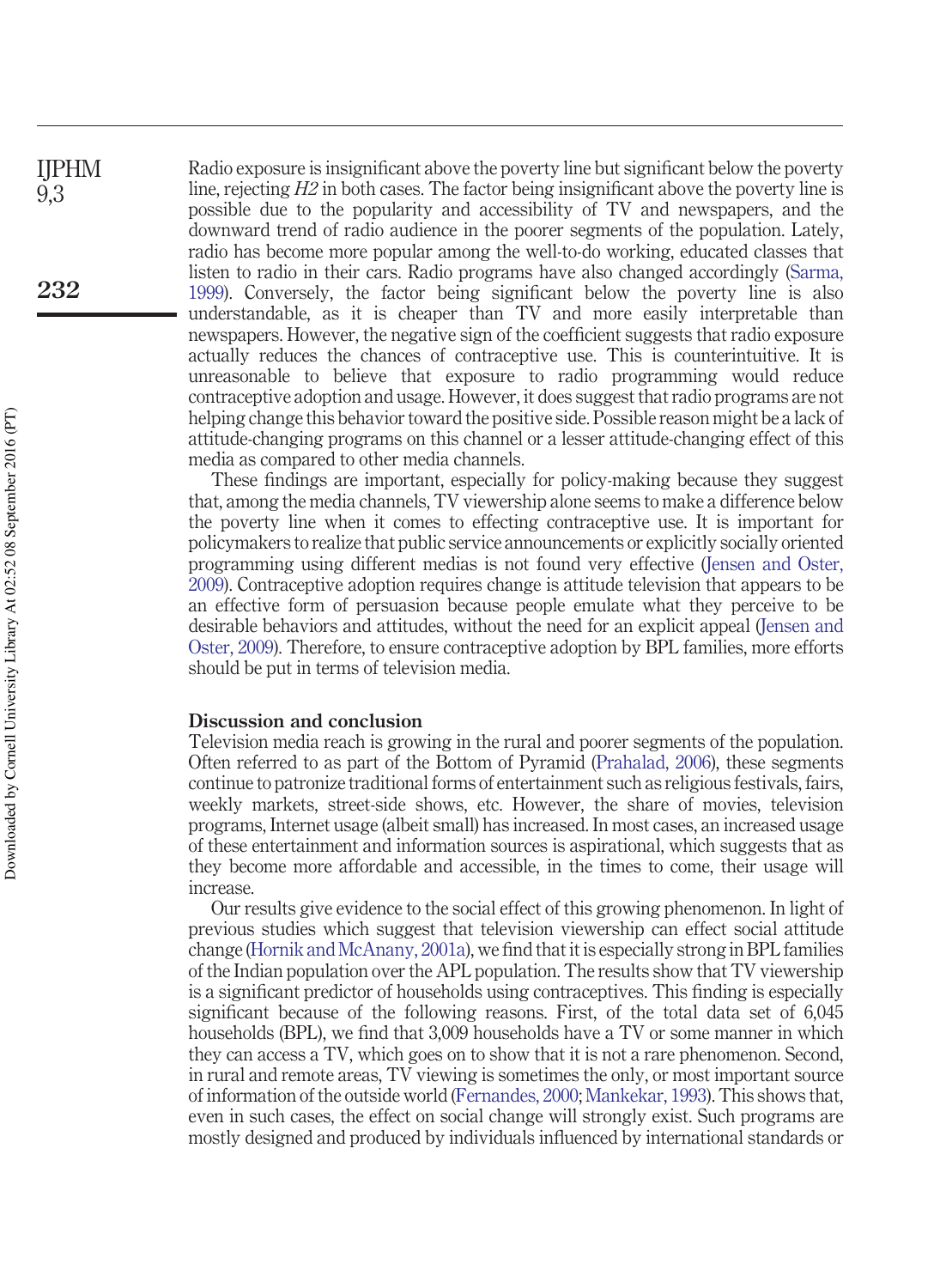a national cosmopolitan view. Such programs glorify values in modern thinking in terms of fertility, education and women's place in society. These may push people to question primitive thinking with regard to such issues. As reported by Johnson (2001), a man notes:

Since TV has come to our village, women are doing less work than before. They only want to watch TV. So we [men] have to do more work. Many times I help my wife clean the house.

Additionally, it is possible that individuals who do not own a TV are still able to access TV programs in other people's homes, which might have TVs. Finally, given that women do not always have the freedom, or circumstances to move out of their homes, TV media is more readily available to them than access to health-care and educational sources. Another benefit of the television medium is that it can reach individuals who are illiterate, something which newspapers cannot.

When it comes to radio and newspaper, the results do not show a very strong effect on contraceptive adoption below the poverty line. Even above poverty line, the effect is not overwhelming. The insignificance of the effect of newspapers below poverty line should act as a confirmation that TV is perhaps the strongest means to spread social awareness in this segment. More exploration in this regard is required before its effectivity can be commented upon conclusively.

The possible ramifications of this study are manifold. It gives support to the idea that family planning-related policy design should look into the possibility of promoting the usage of TV for poorer segments of the population. Further increase of access to TV media and TV programs, through subsidized prices or government-funded projects, should be considered, especially focusing on poorer segments of the population. This also helps give insights which would help policymakers decide on media mix for social messages aimed at increasing contraceptive usage. Additionally, it pushes the idea of separate analysis for large segments of populations which might differ greatly on the basis of key factors which affect the analysis for other social initiatives.

#### *Limitations*

The present study only uses a cross-sectional data set. A longitudinal data set will allow a better determination of the effects various factors that we have used in our study. Contraceptive use contributes toward a long-term benefit to the individual and her family. A study over time will be better able to capture the effects we have analyzed in our study. Additionally, the present study does not inform about the type of programming in any of the channels. Different types of programming and genre of programs on these channels might have a differential effect over different causes and segments. Further exploration is required on this line of enquiry.

#### **Note**

1. The definition of "poor" we use in this study is households that fall below the poverty line, as specified by India Human Development Survey (IHDS) (Desai *et al*., 2010).

#### **References**

Bailey, M. (2006), "More power to the pill: the impact of contraceptive freedom on women's life cycle labor supply", *The Quarterly Journal of Economics*, Vol. 121 No. 1, pp. 289-320.

Media exposure on contraceptive adoption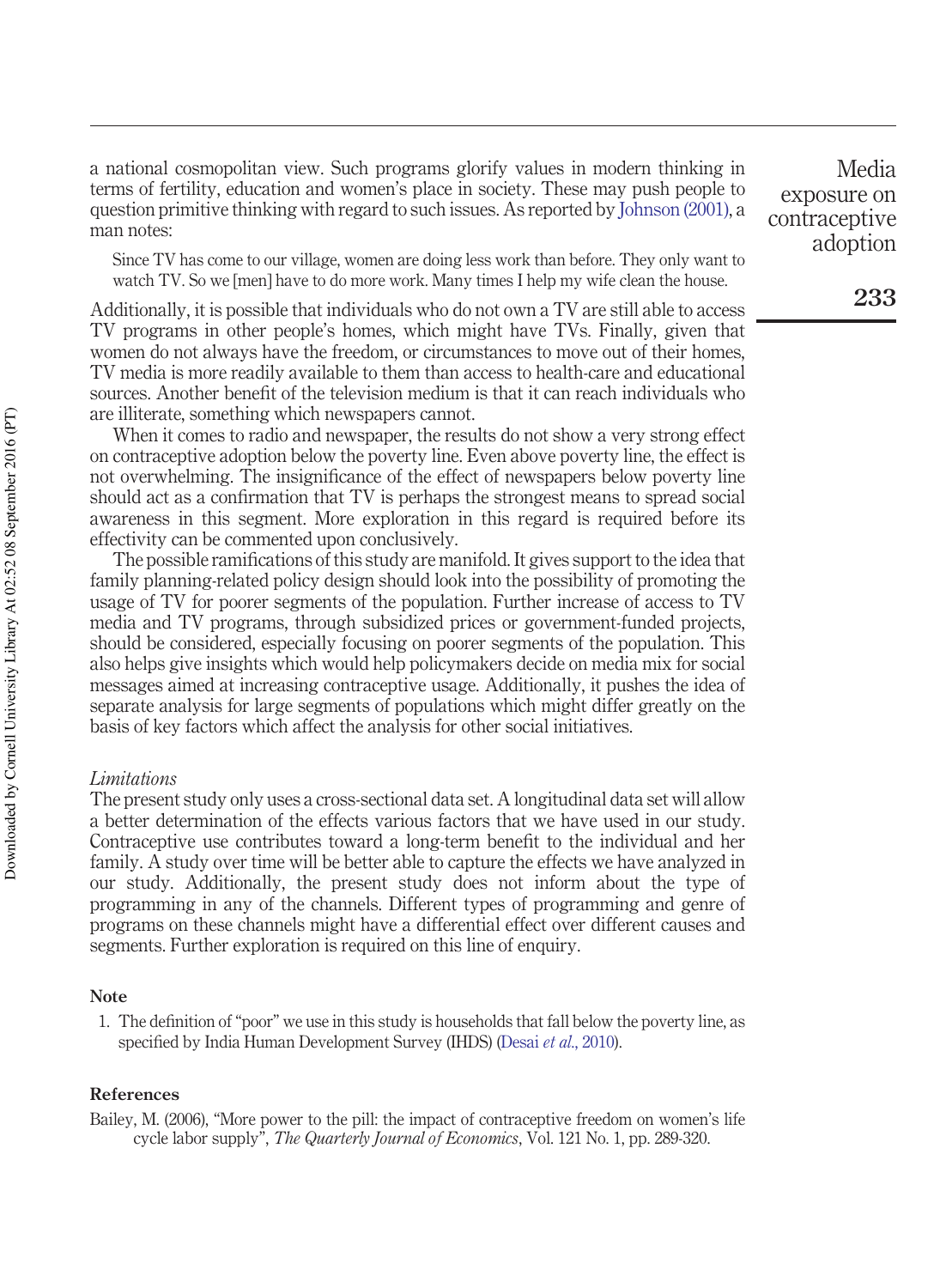| <b>IIPHM</b><br>9,3 | Bajwa, S. and Ghai, G. (2012), "Knowledge, attitudes, beliefs, and perception of the North Indian<br>population toward adoption of contraceptive practices", Asia-Pacific Journal of Public<br>Health, Vol. 24 No. 6, pp. 1002-1012.                                                                                                                               |
|---------------------|--------------------------------------------------------------------------------------------------------------------------------------------------------------------------------------------------------------------------------------------------------------------------------------------------------------------------------------------------------------------|
|                     | Bankole, A. (1996), "Mass media messages and reproductive behaviour in Nigeria", <i>Journal of</i><br>Biosocial Science, Vol. 28 No. 2, pp. 227-239.                                                                                                                                                                                                               |
| 234                 | Barber, J. and Axinn, W. (2004), "New ideas and fertility limitation: The role of mass media",<br>Journal of Marriage and Family, Vol. 66 No. 5, pp. 1180-1200.                                                                                                                                                                                                    |
|                     | Bhagat, R. and Unisa, S. (1991), "Religion caste/tribe and marriage age of females in India: a study<br>based on recent census data", Journal of Family Welfare, Vol. 37 No. 1, pp. 17-22.                                                                                                                                                                         |
|                     | Boulay, M., Storey, J. and Sood, S. (2002), "Indirect exposure to a family planning mass media<br>campaign in Nepal", <i>Journal of Health Communication</i> , Vol. 7 No. 5, pp. 379-399.                                                                                                                                                                          |
|                     | Canning, D. and Schultz, T. (2012), "The economic consequences of reproductive health and family<br>planning", The Lancet, Vol. 380 No. 9837, pp. 165-171.                                                                                                                                                                                                         |
|                     | Cates, W., Karim, Q.A., El-Sadr, W., Haffner, D.W., Kalema-Zikusoka, G., Rogo, K., Petruney, T.<br>and Averill, E.M.D. (2010), "Family planning: the essential link to achieving all eight<br>Millennium Development Goals", Science, Vol. 329 No. 5999, p. 1603.                                                                                                  |
|                     | Clark, S. (2000), "Son preference and sex composition of children: evidence from India",<br><i>Demography</i> , Vol. 37 No. 1, pp. 95-108.                                                                                                                                                                                                                         |
|                     | Cleland, J., Conde-Agudelo, A. and Peterson, H. (2012), "Contraception and health", The Lancet,<br>Vol. 380 No. 9837, pp. 149-156.                                                                                                                                                                                                                                 |
|                     | Collumbien, M., Gerressu, M. and Cleland, J. (2004), "Non-use and use of ineffective methods of<br>contraception", in Ezzati, M., Lopez, A.D. and Rodgers, A. and Murray, C.J.L. (Ed.),<br>Quantification of Health Risks: Global and Regional Burden of Disease Attributable to<br>Selected Major Risk Factors, World Health Organization, Geneva, pp. 1255-1320. |
|                     | Desai, S., Dubey, A., Joshi, B.L., Sen, M., Shariff, A. and Vanneman, R. (2010), Human Development<br>in India: Challenge for a Society in Development, Oxford University Press, New Delhi.                                                                                                                                                                        |
|                     | Desai, S. and Vanneman, R. (2009), "National council of applied economic research, New Delhi,<br>India Human Development Survey (IHDS), 2005, ICPSR22626-v5", Inter-university<br>Consortium for Political and Social Research [distributor], Ann Arbor, MI.                                                                                                       |
|                     | Desai, S. and Vanneman, R. (2005), "National Council of Applied Economic Research, New Delhi.<br>India Human Development Survey (IHDS), 2005, ICPSR22626-v8", Inter-university<br>Consortium for Political and Social Research, Ann Arbor, MI, available at: http://doi.org/<br>10.3886/ICPSR22626.v8 (accessed 29 June 2010).                                     |
|                     | Fernandes, L. (2000), "Nationalizing the global': media images, cultural politics and the middle<br>class in India", Media, Culture & Society, Vol. 22 No. 5, pp. 611-628.                                                                                                                                                                                         |
|                     | Ghosh, A. and Das, N. (1990), "Fertility and adoption of family planning among the Muslims of 24<br>Parganas West Bengal: Part-II", Journal of Family Welfare, Vol. 36 No. 1, pp. 32-42.                                                                                                                                                                           |
|                     | Gupta, M.D. (1987), "Selective discrimination against female children in rural Punjab", Population<br>and Development Review, India, pp. 77-100.                                                                                                                                                                                                                   |
|                     | Hair, J., Anderson, R. and Black, W. (2010), <i>Multivariate Data Analysis</i> , Pearson education, New<br>Delhi.                                                                                                                                                                                                                                                  |
|                     | Halbesleben, J. (2010), "A meta-analysis of work engagement: Relationships with burnout,                                                                                                                                                                                                                                                                           |

demands, resources, and consequences", in Bakke A.B. and Leiter, M. (Eds), *Work Engagement: Recent Developments in Theory and Research*, Psychology Press, New York, NY.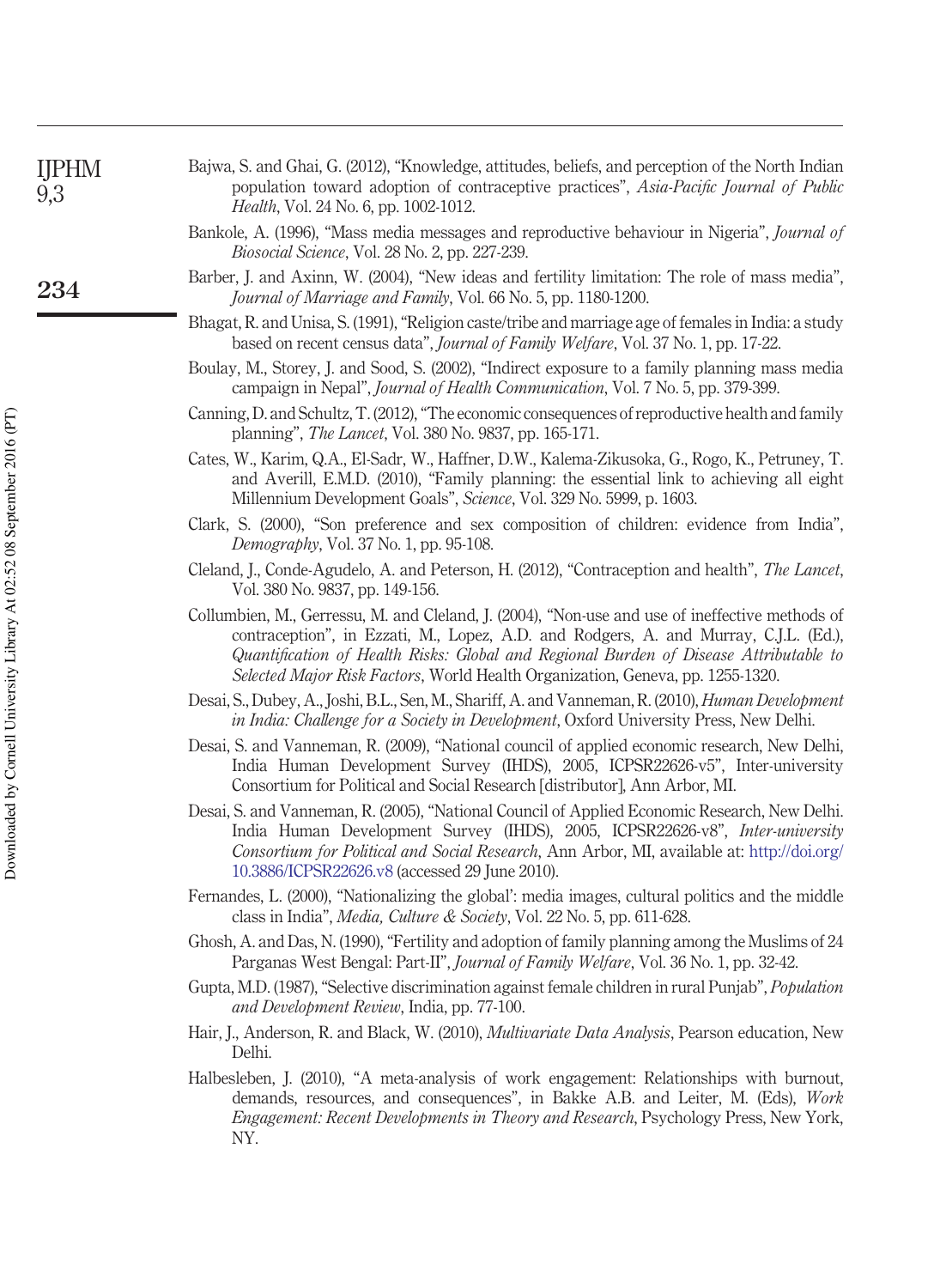- Hornik, R. and McAnany, E. (2001a), "Theories and evidence: mass media effects and fertility change", *Communication Theory*, Vol. 11 No. 4, pp. 454-471.
- Hornik, R. and McAnany, E. (2001b), "Mass media and fertility change", in Casterline, J.B. (Ed.), *Diffusion Processes and Fertility Transition: Selected Perspective*, National Academy Press, Washington, DC, pp. 208-239.
- Jato, M. and Simbakalia, C. (1999), "The impact of multimedia family planning promotion on the contraceptive behavior of women in Tanzania", *International Family Planning Perspectives*, Vol. 25 No. 2, pp. 60-67.
- Jeffery, R. (1997), *Population, Gender and Politics: Demographic Change in Rural North India*, Cambridge University Press, Cambridge.
- Jensen, R. and Oster, E. (2009), "The power of TV: cable television and women's status in India", *The Quarterly Journal of Economics*, Vol. 124 No. 3, pp. 1057-1094.
- Joesoef, M., Baughman, A. and Utomo, B. (1988), "Husband's approval of contraceptive use in metropolitan Indonesia: program implications", *Studies in Family Planning*, Vol. 19 No. 3, pp. 162-168.
- Johnson, K. (2001), "Media and social change: the modernizing influences of television in rural India", *Media, Culture & Society*, Vol. 23 No. 2, pp. 147-169.
- Kamal, N. (2000), "The influence of husbands on contraceptive use by Bangladeshi women", *Health Policy and Planning*, Vol. 15 No. 1, pp. 87-99.
- Keller, S. and Brown, J. (2002), "Media interventions to promote responsible sexual behavior", *Journal of Sex Research*, Vol. 39 No. 1, pp. 67-72.
- Kincaid, D. (2000), "Mass media, ideation, and behavior a longitudinal analysis of contraceptive change in the Philippines", *Communication Research*, Vol. 27 No. 6, pp. 723-763.
- Mankekar, P. (1993), "National texts and gendered lives: an ethnography of television viewers in a north Indian city", *American Ethnologist*, Vol. 20 No. 3, pp. 543-563.
- Mazharul Islam, M. and Saidul Hasan, A.H.M. (2000), "Mass media exposure and its impact on family planning in Bangladesh", *Journal of Biosocial Science*, Vol. 32 No. 4, pp. 513-526.
- Merrick, T. (2002), "Population and poverty: new views on an old controversy", *International Family Planning Perspectives*, Vol. 28 No. 1, pp. 41-46.
- Mishra, V. (2004), "Muslim/non-muslim differentials in fertility and family planning in India (No. 112)", Population and health series, Honolulu.
- Mohanty, S. and Pathak, P. (2009), "Rich–poor gap in utilization of reproductive and child health services in India, 1992-2005", *Journal of Biosocial Science*, Vol. 41 No. 3, pp. 381-398.
- Olenick, I. (2000), "Women's exposure to mass media is linked to attitudes toward contraception in Pakistan, India and Bangladesh", *International Family Planning Perspectives*, Vol. 26 No. 1, pp. 48-50.
- Parr, N. (2001), "Mass media promotion of family planning and the use of modern contraception in Ghana", *24th IUSSP General Conference*, Salvador, Bahia, pp. 1-24.
- Prahalad, C. (2006), *The Fortune at the Bottom of the Pyramid*, Pearson Education, Chennai.
- Ramesh, B., Gulati, S. and Retherford, R. (1996), "Contraceptive use in India, 1992-1993", Mumbai.
- Retherford, R. and Mishra, V. (1997), *Media Exposure Increases Contraceptive use (No. 7)*, NFHS Bulletin, Mumbai.
- Ringheim, K. (1993), "Factors that determine prevalence of use of contraceptive methods for men", *Studies in Family Planning*, Vol. 24 No. 2, pp. 87-99.
- Ross, J. and Blanc, A. (2012), "Why aren't there more maternal deaths? A decomposition analysis", *Maternal and Child Health Journal*, Vol. 16 No. 2.

Media

exposure on contraceptive adoption